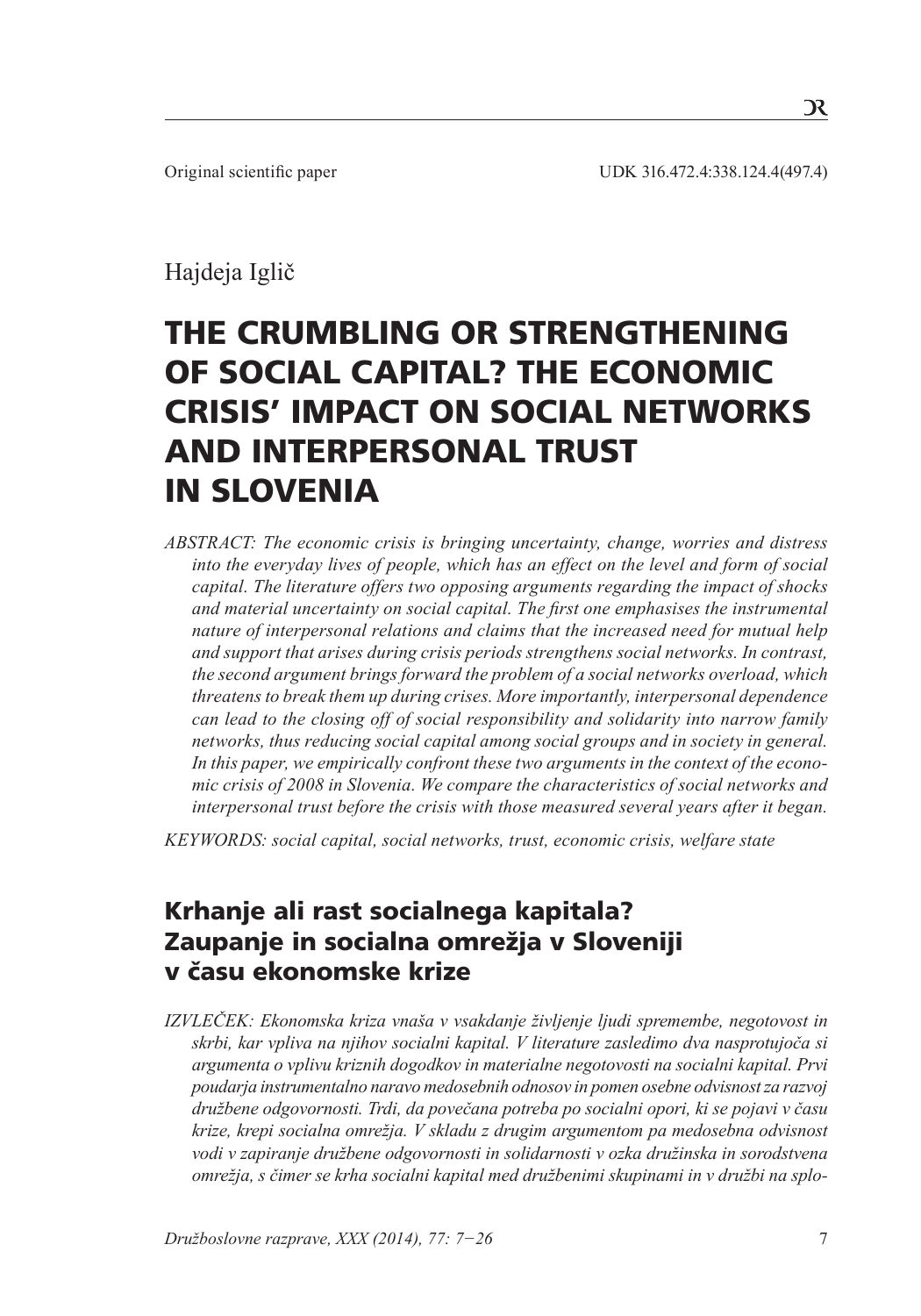*šno. Še dodatno lahko prevelika obremenjenost družinskih omrežij pripelje do njihovega razpada. Veljavnost obeh argumentov preverjamo s kvantitativno analizo podatkov o stanju socialnega kapitala v Sloveniji v času pred krizo in nekaj let po začetku krize.*

*KLJUČNE BESEDE: socialni kapital, družbena omrežja, zaupanje, ekonomska kriza, država blaginje* 

# **1. Introduction**

The economic crisis and the anti-crisis policies in Europe, with their emphasis on austerity and reduced public spending, have sharply increased uncertainty, distress and change in the daily lives of people. Individuals and families have suddenly been faced with lower incomes, rising unemployment and limited access to public services and the welfare state's support systems. At the same time, most countries have seen a continued trend of rising social inequality, which points to the fact that the burden of the crisis has not been shouldered equally by all social classes.

The drastic changes in the economic sphere are causing changes in the social integration of individuals through their networks and interpersonal trust. There is, however, strong disagreement in the literature about the predicted direction of these changes. On one side, we find the argument that the weakening economic situation of individuals in the labour market and the contraction of the welfare state are leading to the crumbling of the social solidarity, triggering a weakening of social networks in public and private spheres. On the other side, some argue that the reversal of responsibility for material well-being from the state back to the individual and their families, civil society, and local communities is leading to increased interpersonal responsibility that is strengthening social networks in private and public spheres.

The contrasting views on the effect of economic and political changes on social integration extend beyond scientific debate among social scientists and enter into the field of political discourse about the welfare state's past achievements and its future development. Social integration is a value in itself and the contribution of social security systems to social welfare is also measured by the extent it stimulates or hinders the development of social networks and interpersonal trust. The welfare state's potential negative impact on social integration would provide an additional argument to critics of the modern welfare state, while a positive impact would support those who caution against the disintegrative logic of the neoliberal attack on the welfare state at a time of economic crisis.

Data are readily available for exploring the economic crisis' impact on social capital. Survey data were collected within the framework of international research projects such as the European Social Survey and the World Values Study. Based on an analysis of these data, we will chart the trends in social networks and trust during the second half of the 2000s in order to see whether there have been changes in social capital, what have been the patterns of those changes, and how deep have they reached into the social fabric. We will attempt to answer the central research question of whether the worsening of the economic situation is leading to the consolidation or disintegration of social networks and interpersonal trust in Slovenia.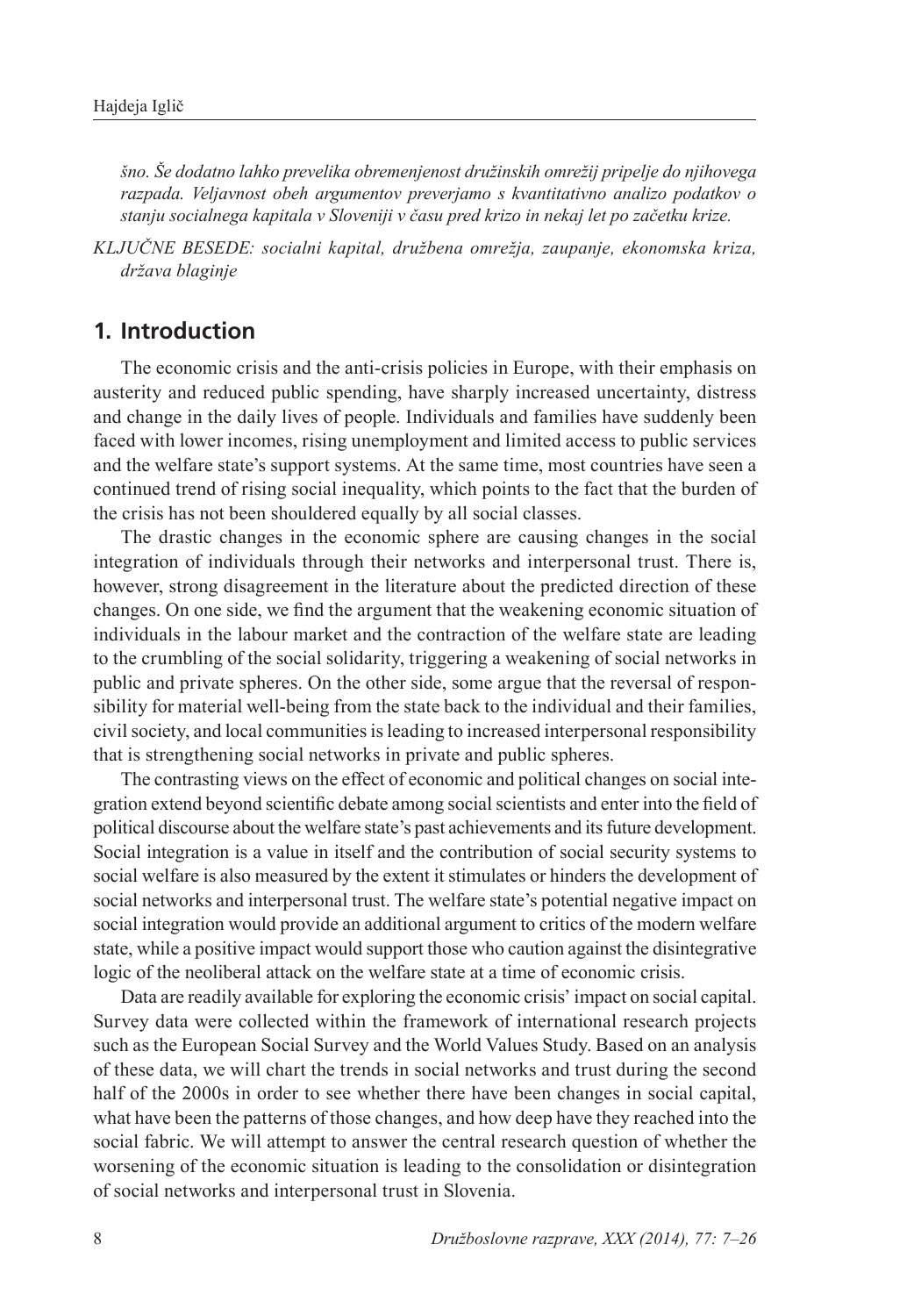# **2. Economic uncertainty and social capital**

Analysis of the social consequences of changes in the economic conditions of individuals lies at the centre of interest in two research fields. The first one explores the influence of different types of shocks on the lives of people in small local communities. A shock is understood as an unusual event that in a relatively short time can change relations in a community's social networks. Rather than considering unusual and sudden events, the second field focuses on long-term social processes wherein part of the responsibility for the welfare of individuals is transferred from the family and networks in local communities to state-run social security systems. The two fields of study approach the question of the impact of material uncertainty on social capital from two different vantage points: during shocks the material uncertainty of individuals and their families increases, while in the case of development of the welfare state material uncertainty declines.

#### **2.1 Shocks and changes in social trust**

Communities can face different types of shocks such as an economic crisis with related unemployment and reduced economic opportunities, the building or the closure of a nuclear power plant, natural disasters, the construction of highways and other infrastructural projects affecting the normal lives of people. Communities react to shocks in different ways. In some communities, a shock can lead to the strengthening of social capital followed by the restoration or even improvement of the quality of living in the community (Couch and Kroll-Smith 1994). This is because communities faced with collective threats come together, which results in the development of community networks and interpersonal help, cooperation among residents in the search for solutions and in their readiness for the joint mobilisation of resources. But shocks can also reduce social capital and the quality of life when they trigger large social divisions and conflicts in the community (Freudenberg and Jones 1991). How a community will react does not depend so much on the nature of the shock itself as on the how the shock is interpreted by residents in the process of managing the consequences (Besser, Recker et al. 2008). A shock has a destructive effect on the social capital in a community when the benefits, costs and risks related to the shock are not equally distributed, and when in the process of managing the consequences of the shock differences in the values and social status of the residents are strengthened.

Despite creating economic uncertainty at the level of the individual, an economic crisis can thus lead to higher or lower levels of social capital. However, it is most frequently expected to have a destructive impact on social integration. A substantial number of studies exploring the factors of generalised trust<sup>1</sup> established that lower GDP, when that also means lower social welfare, hinders the development of trust, making

<sup>1.</sup> Generalised trust is one of the elements of social capital, along with social networks and norms of reciprocity (Putnam 2000). It is measured by the question: "Generally speaking, would you say that most people can be trusted, or that you can't be too careful in dealing with people?" Answers to this question express trust in anonymous others.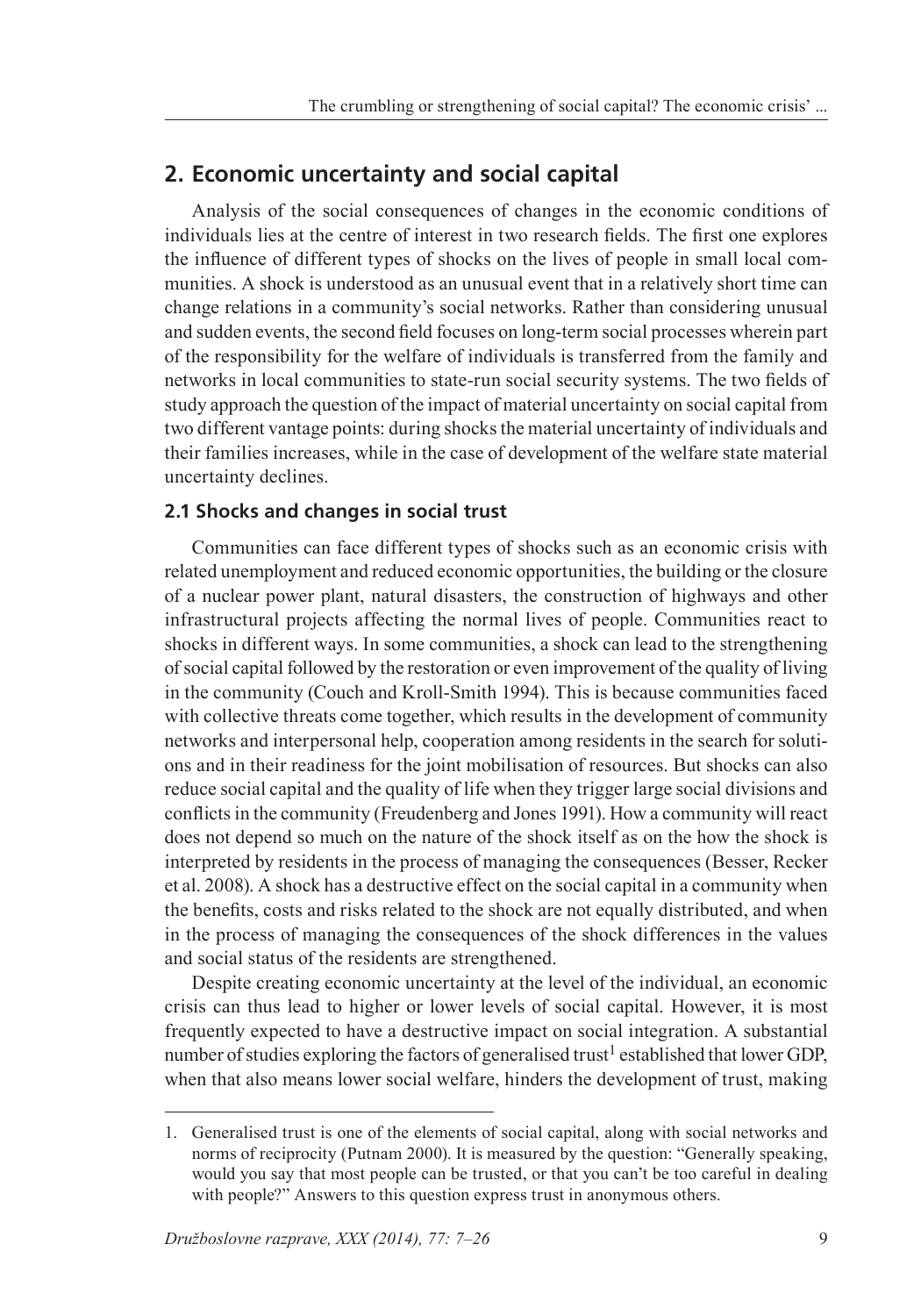trust seen as a 'luxury' which cannot be afforded by everyone (Knack and Keefer 1997; Zak and Knack 2001; Beugelsdijk, de Groot et al. 2004; Algan and Cahuc 2010; Steijn and Lancee 2011). People with access to fewer resources have greater difficulty covering their losses following a potential abuse of their trust, which is why they are more cautious in placing their trust in others. Trust is also seen to go down with the rise of social inequality that accompanies economic crises. In these circumstances, social inequality implies taking advantage of and a lack of care for others, leading people to distrust others in general. While a higher degree of equality and material well-being enables an optimistic view of the world in which socialising with others creates life opportunities, in the situation of greater inequality and shrinking resources socialising with others is not seen as something that would produce opportunities (Knack and Zak 2002; Uslaner 2002; Rothstein and Uslaner 2005; Uslaner and Brown 2005; Berggren and Jordahl 2006; Leigh 2006; Bjornskov 2007; Gustavsson and Jordahl 2008).

In contrast to the above-mentioned studies, Searing (2013), when analysing the social consequences of the recession in the states of Latin America, found a positive effect of the economic recession on social capital. She showed that the longer the recession continued the more the social capital grew, although great shocks in terms of large drops in GDP slowed down the dynamics of social capital's increase. An important factor contributing to the rise of social capital during the economic crises was institutional trust which expressed a positive valuation of the ways in which the elites were striving to manage the crises situation. The quality of political institutions, particularly the degree to which the rule of law is developed, the non-corruption of public employees and the extent to which democracy is developed, encourage generalised trust as they, in the same way as social equality, testify to the trustworthiness of politicians, their adherence to universalistic norms and caring for others in general (Rothstein 2001; Iglič 2004; Delhey and Newton 2005). In the case of Latin America, however, institutional trust tended to be maintained through political populism (Searing 2013). But regardless of the source of institutional trust, if it recedes during a crisis, the impact of the crisis on social capital shifts towards the negative side.

Beside institutional trust, the dynamics of social capital during an economic crisis depend on so-called positive and negative loops acting as the mechanism for reproducing inequality in social capital (Bourdieu 1986; Lin 2000). When facing a shock, attempts to unequally distribute the costs of the shock and to widen the social divisions among the residents, which both tend to further reduce social capital, are more likely to occur in communities with a low initial level of social capital. Conversely, residents of communities with a high initial level of social capital tend to react to a shock by trying to evenly distribute its costs while also cooperating across the social divisions in the community. In this case, the experience of the shock will strengthen the community's social capital. In their study of national reactions to the 2008 crisis among OECD countries, Helliwell, Huang et al. (2014) found that a high level of social capital influenced the countries' ability to manage the crisis in a way that further strengthened their social capital, and led to greater satisfaction among the population.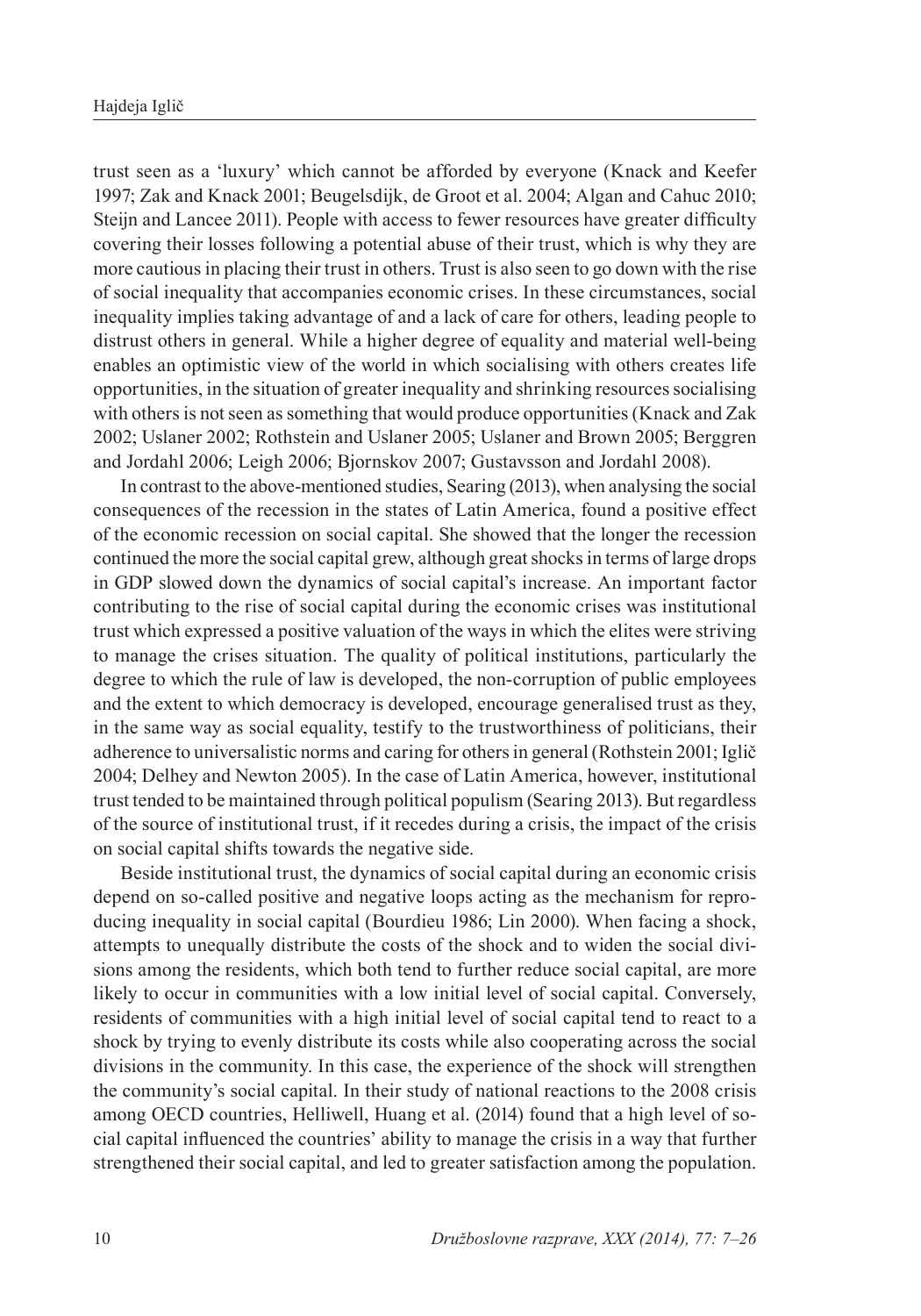#### **2.2 Social networks in the welfare state context**

Another research area relevant to our study is the examination of changes in social capital in the context of the welfare state's increased role in the second half of the 20th century. In this case, economic uncertainty was reduced. The central question here is whether solidarity organised by the state is supplanting the solidarity created within family networks, local communities and civil society organizations.

According to the *communitarian* argument, the development of the welfare state caused personal responsibility to be replaced by social responsibility which put an end to the intermediary organizational and communal social structures. When social obligations become public, citizens refer their needs for help to the state instead of to their co-citizens, which makes social bonds and networks lose their meaning, and isolated individuals, who no longer need each other, lose their ability for self-organisation, moral sense of responsibility for the community in which they live, and capacity to place trust in each other (De Swann 1988; Wolfe 1989; Etzioni 1995; Fukuyama 2000; Putnam 2000). The interdependence of individuals is considered to be the most important glue binding social networks together, which presumes an expressly instrumental understanding of social relations.

Not only according to the communitarian argument, but also to the authors of the 'third way' the modern welfare state should be adjusted so as to again be able to revitalise the potential of civil society (Giddens 1998); they see solutions in the so-called enabling welfare state aiming to assist individuals and communities in developing selfhelp mechanisms. Others, however, are sceptical of this argument, claiming that in the past few decades the supporting functions of the family and local community networks have eroded to the extent that they are no longer able to take on the tasks of providing welfare to their members (LeGrand 1997; Taylor-Gooby 1998). Also addressing this issue, a study on social policy in Portugal finds that while the Mediterranean type of welfare state is based on families being responsible for the care of their members, this does not necessarily mean that primary networks actually perform this task (Wall, Aboim et al. 2001). The absence of public systems for the provision of social security does not automatically imply that, in the case of economic uncertainty, the care will in fact be shouldered by social networks.

The opposing, *liberal* argument calls attention to the fact that, rather than being supplanted by the welfare state, intermediary structures and their development are even stimulated by it. The most frequently stated example is Scandinavian states where development of the third sector is stimulated by the welfare state by the latter's transfer to the former of the responsibility and financial resources to carry out social welfare activities (Kuhnle and Alestalo 2000; Rothstein 2001). Moreover, the welfare state is considered to have a positive influence on the individual's involvement and active participation in civil society associations. People who do not live in economic uncertainty, and have more time and money to develop their social capital by participating in various formal and informal networks, also show a high degree of trust in other people, take on responsibility for others and act in solidaristic rather than opportunistic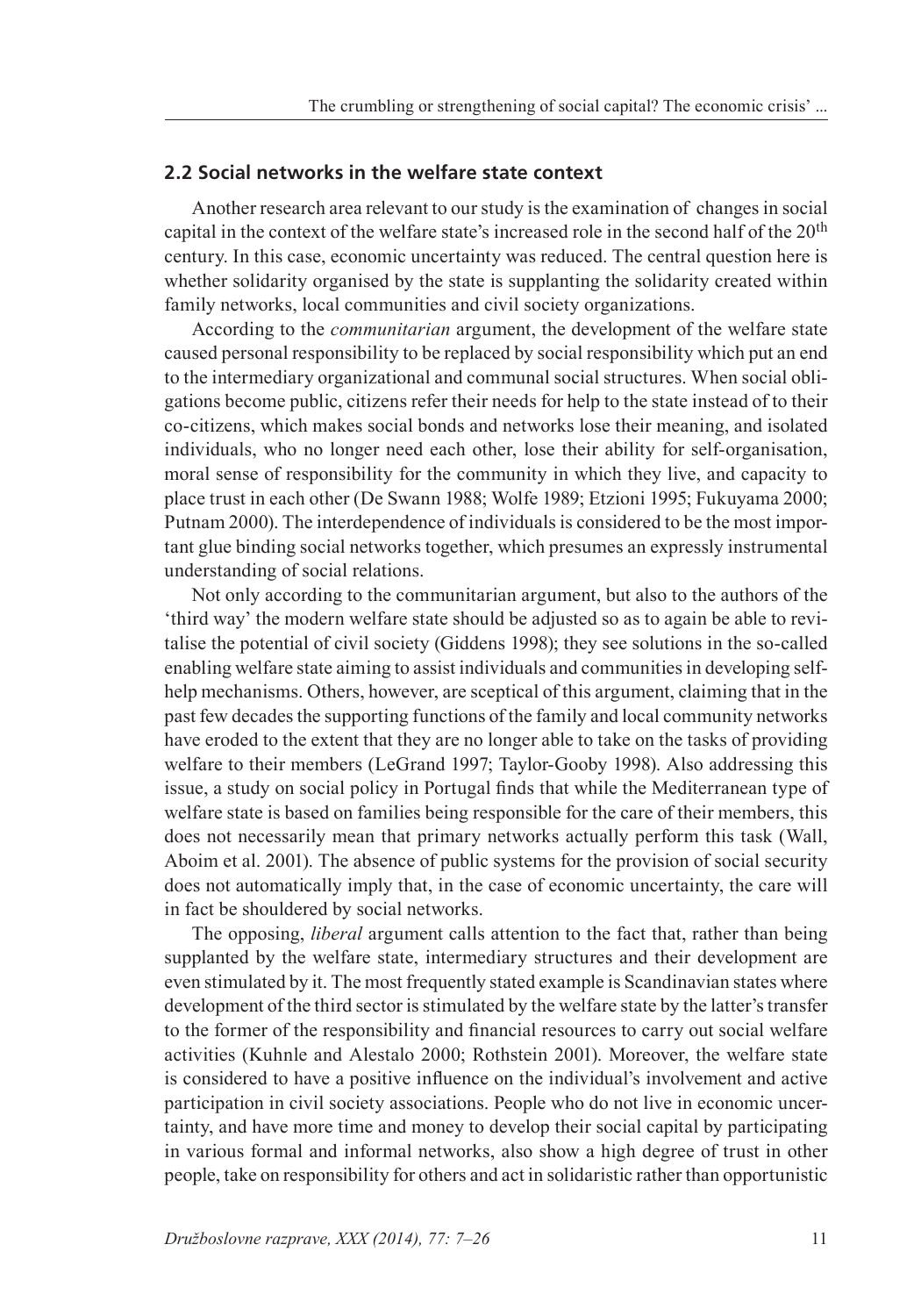ways (Skocpol 1996; Salamon and Sokolowski 2003; Gelissen, Oorschot et al. 2012). Therefore, instead of limiting individuals the state enables their involvement in social networks by ensuring their right to social security. Social relations are assumed to have an intrinsic or expressive value, rather than simply an instrumental one.

Empirical analyses indeed show a positive statistical correlation between different indicators of social capital and the welfare state, operationalised either by the share of GDP earmarked for social security or by the type of welfare regime (universalistic, liberal, conservative, Mediterranean, post-socialist). In countries in which a large part of GDP is set aside for social security, and in the universalistic welfare regimes, people more often become members of voluntary associations, dedicate more time to voluntary work and show greater trust in other people and in institutions (Gaskin and Smith 1995; Costa and Kahn 2001; Hooghe and Stolle 2003; Van Oorschot and Arts 2005; Kaariainen and Lehtonene 2006; EU 2007; Larsen 2007; Wallace and Pichler 2007; Kaasa and Parts 2008). In fact, in Europe, the lowest levels of social capital are found in the Mediterranean and post-socialist welfare regimes (Oorschot, Arts et al. 2005; Kääriäinen and Lehtonen 2006) with low levels of social spending.

Rather than assessing a joint level of social capital, some authors suggest differentiating between *bonding* and *bridging* social capital. The first one measures individuals' integration into networks of strong bonds (family and close friends), while the second one measures their connecting into multiple networks of weaker bonds (co-workers, neighbours, members of organisations). A high level of bonding social capital is found in the Mediterranean welfare system, with an equally high level also present in Slovenia and the Czech Republic, although these are classified within the post-socialist type of regime. In contrast, the level of bridging social capital is highest in the universalistic welfare regime, followed by the liberal and conservative regimes (Kääriäinen and Lehtonen 2006).

While social networks or social capital represent the *possibility* of access to social support, the developed welfare state affects the *need* for social support. Contrary to the expectations of communitarian authors, the bonding social capital that prevails in countries with weaker welfare states, does not guarantee a high degree of social support, even though residents of these countries show a greater need for social support than those in countries with a stronger welfare state. Social support is weaker in countries with the Mediterranean and post-socialist welfare regimes, including Slovenia (Kääriäinen and Lehtonen 2006).<sup>2</sup> Closed family networks tend to hinder the availability of social support, since it is wider social networks which could offer various kinds of support. Therefore, formal systems of social security developing under the protection of the welfare state do not prevent but, conversely, stimulate the development of larger social networks and bridging social capital which is an important source of various types of social support.<sup>3</sup>

<sup>2.</sup> Slovenia displays a lack of social support mainly in situations where people need someone to turn to for help while experiencing psychological problems or bigger financial difficulties (Iglič 2004).

<sup>3.</sup> The relation between the welfare state and development of the bridging type of social capital is not necessarily unambiguous, although for the case of the USA both Uslaner (2002) and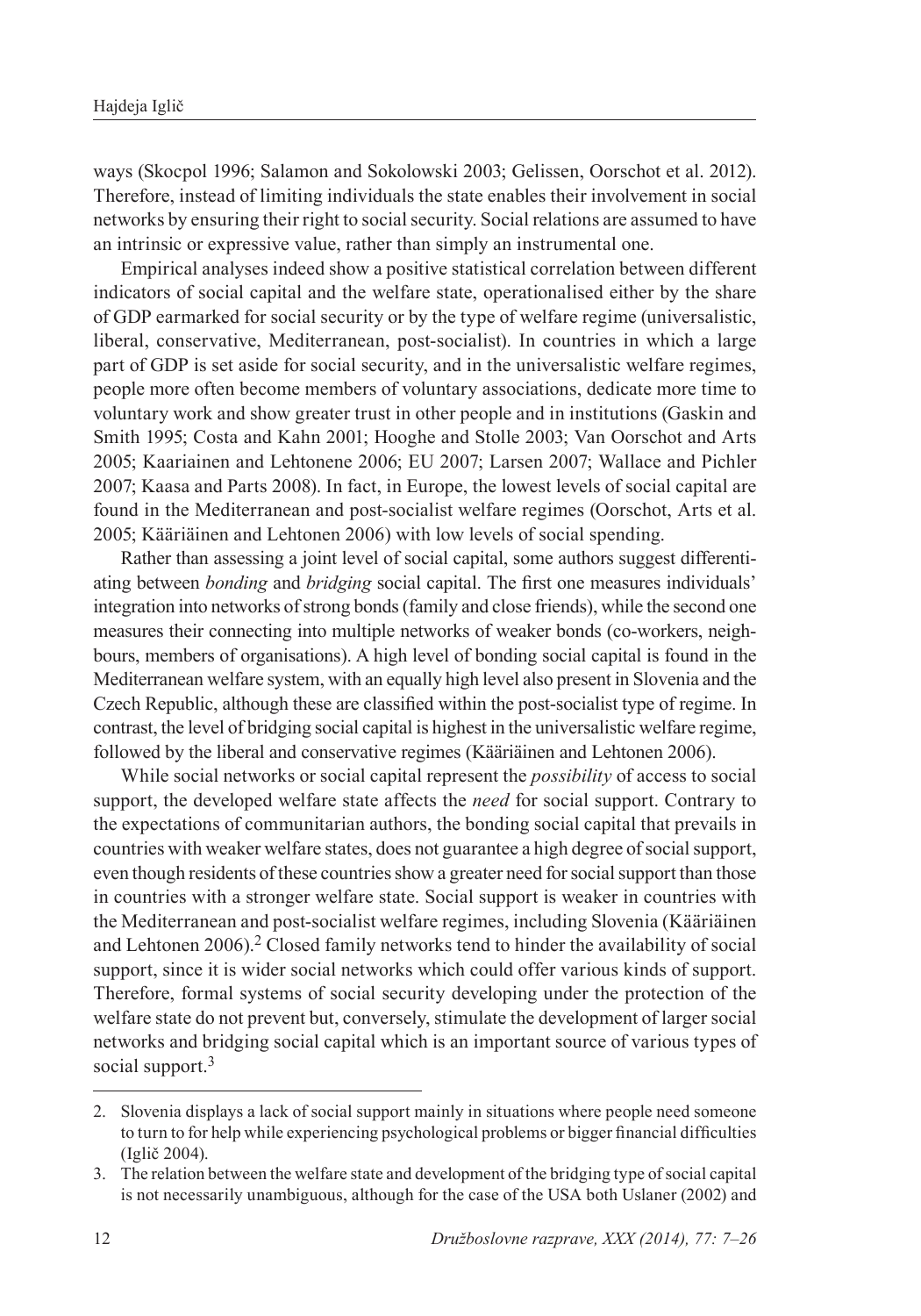A study carried out in Slovenia on the impact of the political transition on social networks showed that in the first decade after the transition the increase in uncertainty as a result of the great institutional and economic changes led to the contraction of social networks (Hlebec, Filipović Hrast et al. 2010). In their study of support networks, Mandič and Hlebec (2005) also find that during the 1990s community networks were far less responsive to the newly emerging risks and problems than personal networks of social support. We expect a similar effect to take place in the case of the economic crisis happening two decades later.

Social capital has been shown to be affected by economic uncertainty and contraction of the welfare state (Gelissen, Oorschot et al. 2012) through a reduction of the available resources and decreased generalised trust, both of which have led to a lower degree of involvement in associational and communal networks. The economic crisis is increasing mutual dependence among individuals, and requires higher, more frequent and unpredictable investments in terms of help, which is why support networks are closing in, forming bounded solidarities of reciprocity and decreasing general social responsibility. Low social responsibility is very vividly expressed in the cultural phenomena of "amoral familialism" (Banfield 1958) where a high degree of solidarity within the family circle is correlated with a lack of wider solidarity and lower level of readiness to offer help to individuals and social groups who are not part of the family network. This process is in stark contrast with the expectations of the communitarian view presented at the beginning of this section, which predicted that in the conditions of greater interpersonal dependence and need for help, social networks would enlarge and provide social support to a wide circle of acquaintances.

#### **2.3 Research Model and Data**

Our central research question is how economic crises influences social networks and interpersonal trust due to its deepening of the economic uncertainty facing citizens. Data used in the analysis were collected as part of two international projects, namely the European Social Survey and the World Value Survey (the ESS and WVS, respectively). In both cases, social capital levels will be compared in the last survey conducted prior to the crisis (ESS 2008 and WVS 2005–2009) and in the first survey carried out after the crisis started (ESS 2010 and WVS 2010–2014). Our study explores the short-term effects of the crisis, bearing in mind that the period of just a few years is not long enough to reveal the contours of any long-term social changes.

Patulny (2004) show that the fall in trust occurred following the contraction of the welfare state and the rise in social inequality. Some consider this a reciprocal causal relation with the welfare state and social capital strengthening each other: not only does the welfare state enable the development of bridging social capital, but the latter influences the formation of policies that strengthen the welfare state (Henriksen and Bundesen 2004). According to a third belief, however, the relationship is spurious, with the welfare state and bridging social capital both resulting from the same cause, such as the level of economic development (Inglehart 2003) or the democratic tradition of the state (Halman 2003).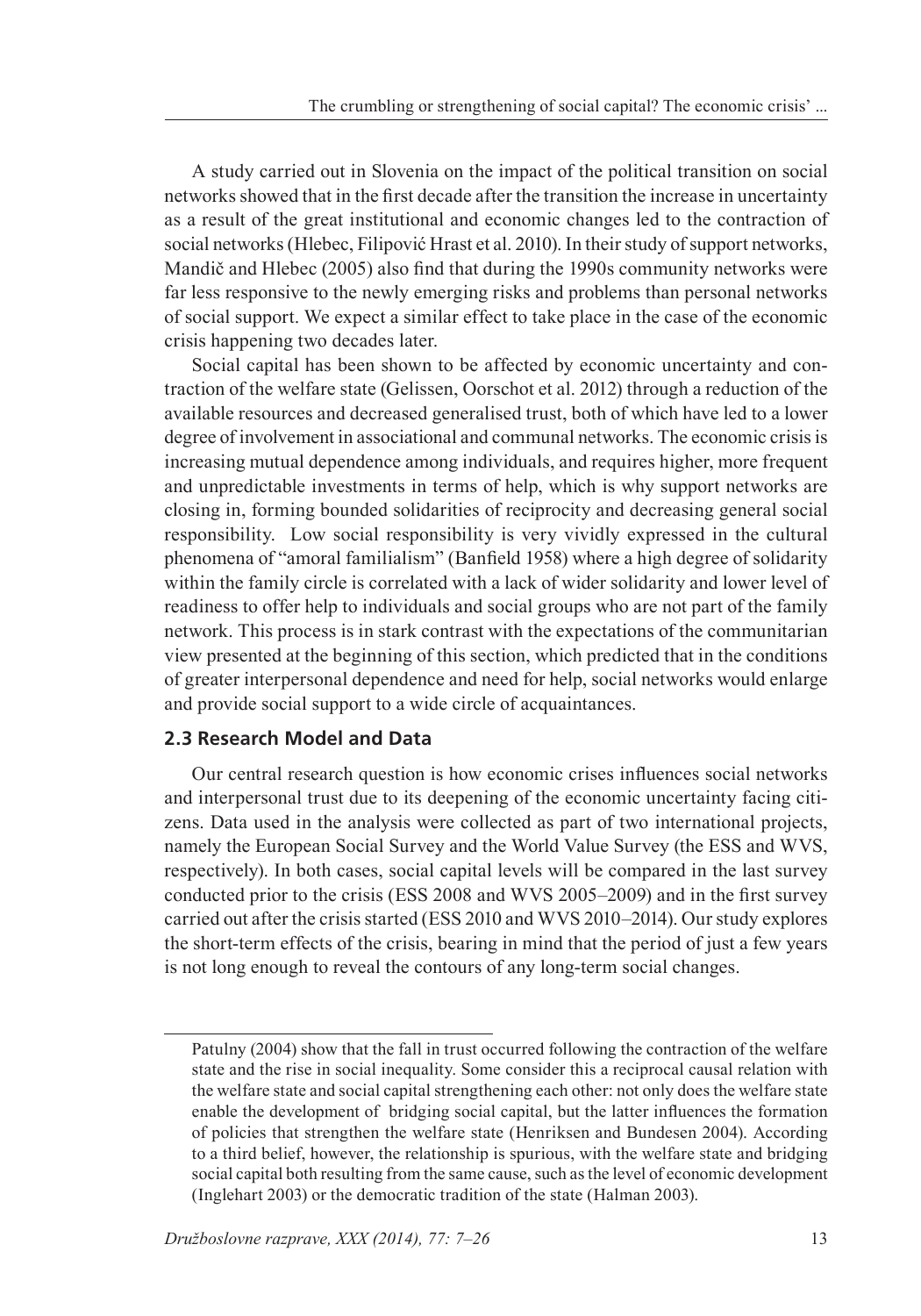Based on the arguments presented above regarding the impact of the economic shock and the development of the welfare state on social capital, a model of four possible scenarios was prepared (Figure 1). Arguments 1a and 1b speak about the changes in bridging social capital, while arguments 2a and 2b refer to bonding social capital. The left side of the model corresponds to the 'pessimistic' and the right one to the 'optimistic' scenario of the transformation of social networks during a crisis.





*Argument 1a*. In the first argument it is contended that during a crisis, when prosperity is falling and inequality is rising, generalised trust in people as an indicator of bridging social capital is also falling. The drop in generalised trust influences the decrease in trust at lower levels of social system, that is trust in different social groups, such as other nations, ethnic and religious groups, and people we know personally. The drop in generalised trust is thus expected to result in the contraction of social networks in the intermediary social sphere, namely networks that are formed in work and voluntary organisations, in local communities and in wider circles of friends and acquaintances.

*Argument 1b.* While the second argument also speaks about the influence of a crisis at the level of bridging social capital, it predicts the positive rather than the negative development of social capital. This scenario can be expected in the situation of an existing high level of social capital in society, and in the situation in which the crisis is being managed in a way which enables people to maintain their trust in institutions. Institutional trust spills over onto generalised trust that provides the basis for the building of wider social networks.

*Argument 2a.* This involves the assumption that a crisis has a positive impact on the power of bonding social capital through increased needs for larger and more demanding forms of social support, such as financial support during unemployment. Social support that requires larger investments in terms of time and financial resources is usually provided by strong social bonds (Wellman 1990). However, the intensification of social support within networks of strong bonds is not necessarily correlated with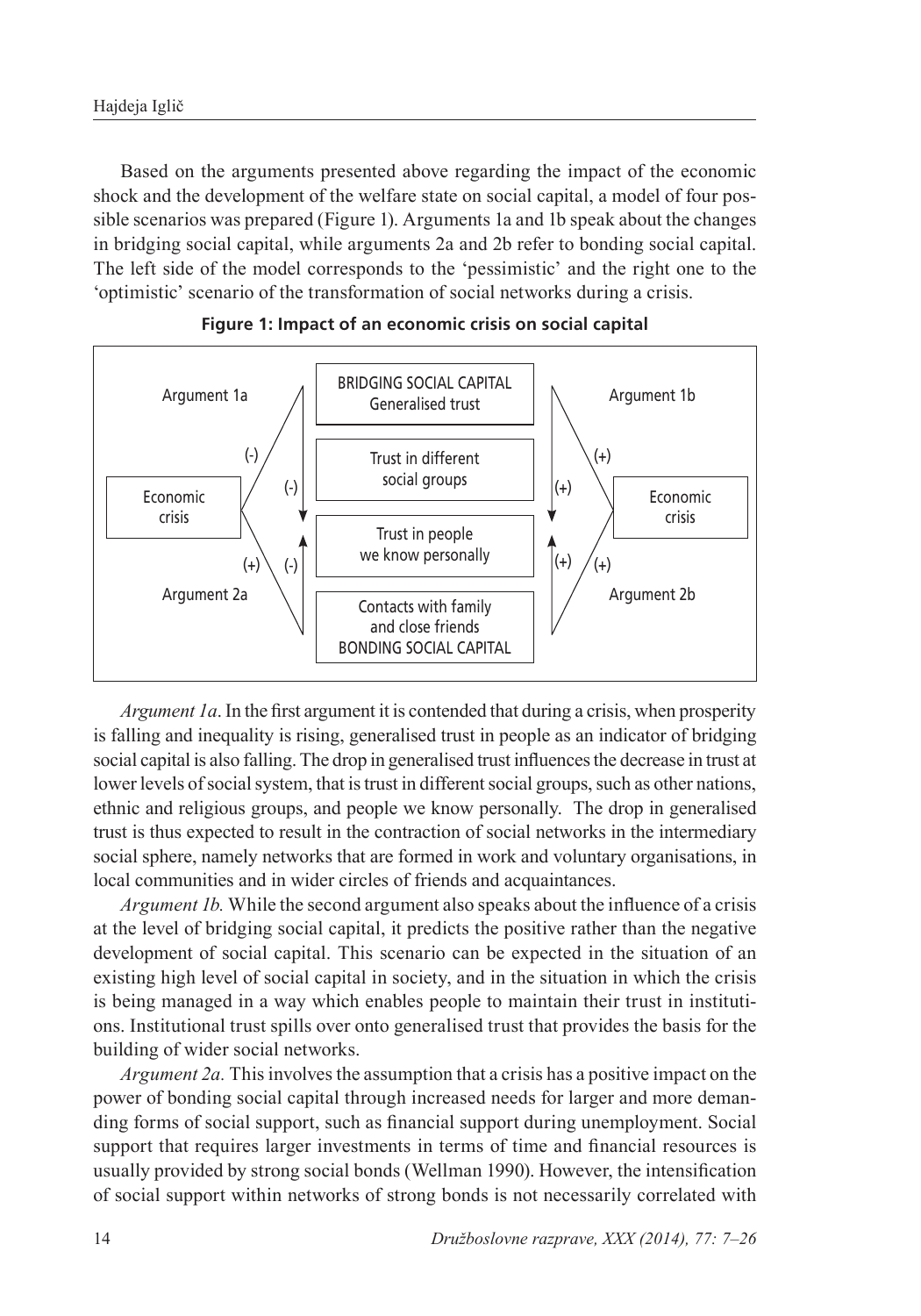broader social responsibility and, as we have already elaborated, in the conditions of insufficient generalised trust family networks might start closing off and complying with the syndrome of "amoral familialism" (Banfield 1955).

*Argument 2b.* Similar to the above argument, this argument also presumes support networks at the level of family and close friends become stronger while contending, however, that in the conditions of high level of generalised trust social responsibility and the building of social networks also occur on a wider scale, within civil society and local communities. This argument differs from Argument 2a by predicting that the complementarity of networks at different levels.

## **3. Results**

The presentation of the results of the analysis is arranged so that we move from bridging to bonding social capital. After reviewing changes at different levels of social capital – from generalised trust to trust in different social groups to contacts in the private sphere – it will be established which of the above scenarios corresponds to the Slovenian situation.

#### **3.1 Generalised trust and attitudes towards immigrants**

Since 2002, the European Social Survey has offered a biennial measurement of generalised trust on a ten-level scale. Generalised trust is operationalised by the following question: "Generally speaking, would you say that most people can be trusted, or that you can't be too careful in dealing with people?". Moreover, the attitude towards other people is measured by two more questions: "Do you think that most people would try to take advantage of you if they got the chance, or would they try to be fair?" and "Most of the time people try to be helpful or that they are mostly looking out for themselves?" The generalised trust variable used in the analysis expresses the mean value of the answers to all three questions.<sup>4</sup>

According to the argument presented in the previous section, a drop in generalised trust is expected during an economic crisis due to the fall in GDP and increased inequality. This drop could be stopped by institutional trust provided the public would share its belief in the political elites responding adequately and justly to the crisis. The World Bank World Development Indicators data show that in Slovenian the GDP per capita dropped from USD 27.02 in 2008 to USD 24.05 in 2009 and USD 22.89 in 2010. At the same time, according to data from the Standardised World Income Inequality Database (Solt 2013) income inequality before taxes and transfers, measured as the Gini index, rose from 33.91 in 2008 to 34.60 in 2010, which is the highest Slovenian inequality rate after the year 2000.<sup>5</sup> This rise in income inequality was not alleviated

<sup>4.</sup> For the problems related to the measuring of generalised trust in cross-national survey research see Adam (2008) and Volf (2005).

<sup>5.</sup> During the first half of the 2000s, income inequality after taxes and transfers was falling steadily, dropping from 23.42 in 2002 to 22.84 in 2007, when it started rising again. Its biggest growth occurred between the crisis years of 2009 and 2010 (Solt 2013).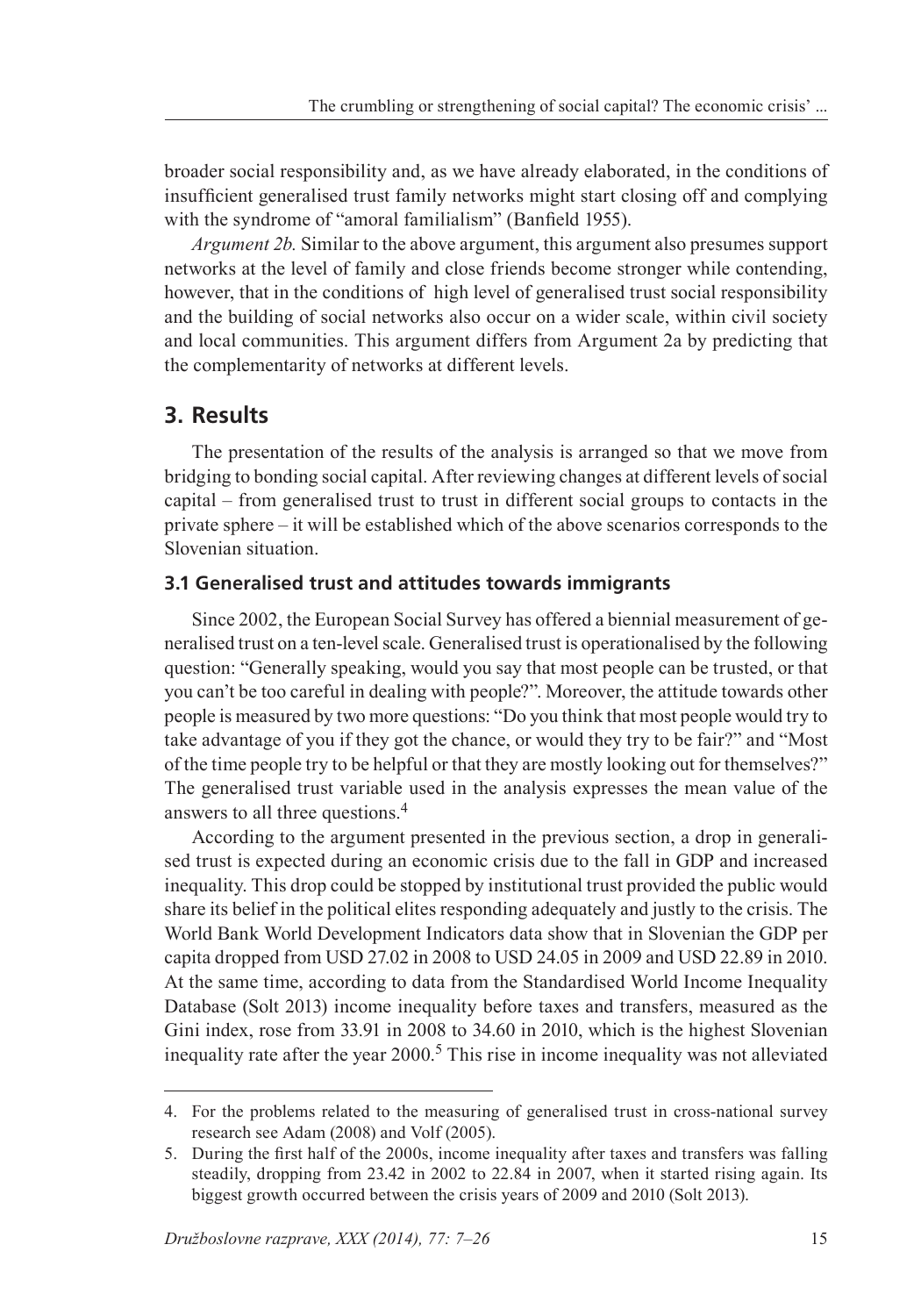by the taxation policy and social transfers. Trust in political institutions and actors<sup>6</sup> also decreased in this period. After the year 2000 political trust was rising until it reached its peak value of 3.76 in 2008, after which it dropped to 2.49 in 2010.



**Figure 2: The movement of generalised trust in Slovenia (2002–2010)**

Figure 2 shows the changes in generalised trust in Slovenia since 2002. Generalised trust grew from 2002 to 2008, until its rate dropped in 2008–2010 below the level from the early 2000s. The 2008–2010 drop in trust was assessed by regression analysis<sup>7</sup> which also included several variables at the individual level: education, generation and gender, political trust and income<sup>8</sup>. The impact of the time variable (or "crises" variable) is statistically significant in the bivariate model, but its effect decreases when we include the economic variable, and disappears when the political trust variable is

<sup>6.</sup> Political trust is the mean trust expressed by the respondents towards the National Assembly, politicians and political parties. It is measured on a scale from 0 "do not trust at all" to 10 "trust completely". The data come from the European Social Survey.

<sup>7</sup>. The "crisis" variable is defined as a dichotomous variable with the value 0 for "the year 2008" and 1 for "the year 2010."

<sup>8.</sup> The level of education achieved is measured on a four-level scale and, for the purpose of this analysis, the following four dichotomous variables were formed from the original variable: primary education or lower, lower secondary education, higher secondary education and tertiary education. Generations are defined according to the year of birth in the following way: born before 1946, born between 1946 and 1960, born between 1961 and 1975, born between 1976 and 1980, and born after 1980. Gender is a dichotomy in which the value 0 is attributed to the female gender. The income was expressed as the monthly available household income defined by the upper value of the decile to which the respondent or his/ her household belong. The data on the upper limit of the deciles were collected by the SILC research and refer to the year prior to that in which the European Social Study was carried out. Political trust is operationalised as trust in political institutions and actors (national assembly, political parties and policies) and trust in state systems (police, judiciary).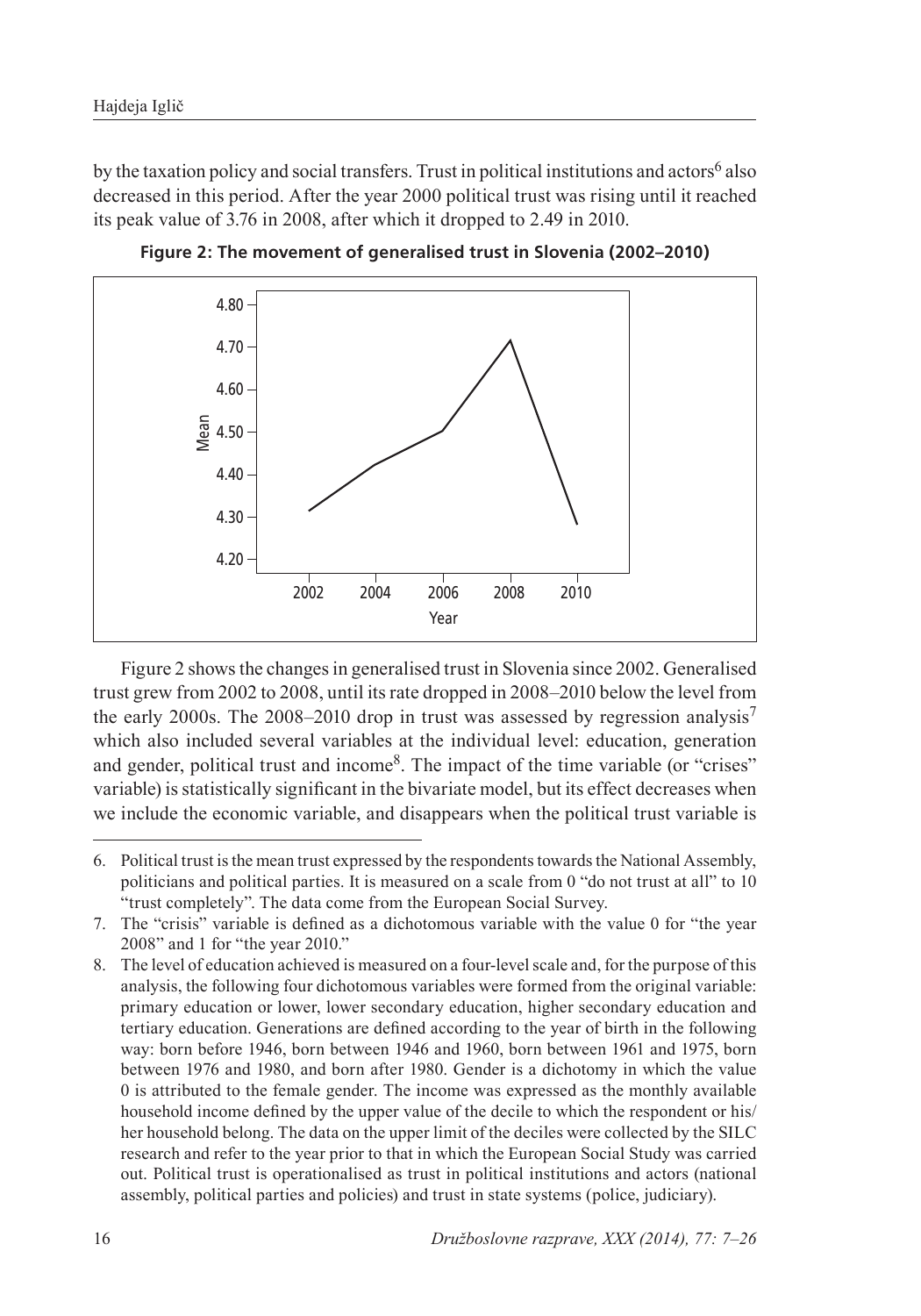added to the model. In Slovenia, generalised trust has mainly decreased due to the low political trust accompanying the economic crisis, and only to a smaller extent due to the decrease in income and household living standards. Rather than by changes in material wellbeing as such, social capital has more significantly been influenced by the way in which the economic crisis is managed.

Generational differences are noteworthy in this regard: it is the youngest generation that has experienced the highest drop in generalised trust. Young people are also those whose generalised trust has been taken away due to their distrust in politics as opposed to older generations whose generalised trust has diminished due to the worsening of the material conditions of their lives.

|                                | <b>Generalised trust</b> | Immigration |  |
|--------------------------------|--------------------------|-------------|--|
| Wave (1=2010)                  | .016                     | .030        |  |
| Gender (1=male)                | $.069**$                 | .006        |  |
| Education, primary             | $-0.020$                 | $-.004$     |  |
| Education, lower secondary     | (base)                   | (base)      |  |
| Education, higher secondary    | .036                     | .037        |  |
| Education, tertiary            | $.151***$                | $.164***$   |  |
| Cohort born before 1946        | $.058*$                  | .013        |  |
| Cohort born 1946-1960          | $-0.022$                 | .012        |  |
| Cohort born 1961-1975          | (base)                   | (base)      |  |
| Cohort born 1976-1990          | .002                     | .025        |  |
| Cohort born after 1990         | .035                     | .042        |  |
| Household income               | $.157***$                | $.071**$    |  |
| Trust - political institutions | $.215***$                | $.110***$   |  |
| Trust – state institutions     | $.180***$                | $.085**$    |  |
| Active in vol. organisations   | $-0.016$                 |             |  |
| Generalised trust              |                          | $.167***$   |  |
| R2 adj.                        | .211                     | .137        |  |

#### **Table 1: Multivariate regression analysis of generalised trust and attitudes towards immigration (standardised coefficients)**

*NOTE: \*sig. <0.05 \*\*sig. < 0.01 \*\*\*sig. < 0.001*

The next step in our analysis involves observation of the attitudes towards social groups which are different from the respondent's. In the ESS the question regarding the attitude to immigrants which we used in our study reads: "Is your country made a worse or a better place to live by people coming to live here from other countries?"<sup>9</sup> A positive attitude to immigrants was growing up until 2006, when it started to fall. The analysis shows that the change in attitude to immigrants between the two time points is again statistically significant, and that this change can be explained by both decline in the political trust and income although the effect of political variables is

<sup>9.</sup> Answers to this question were measured on a 10-level scale in which the lower values express a critical attitude to immigrants.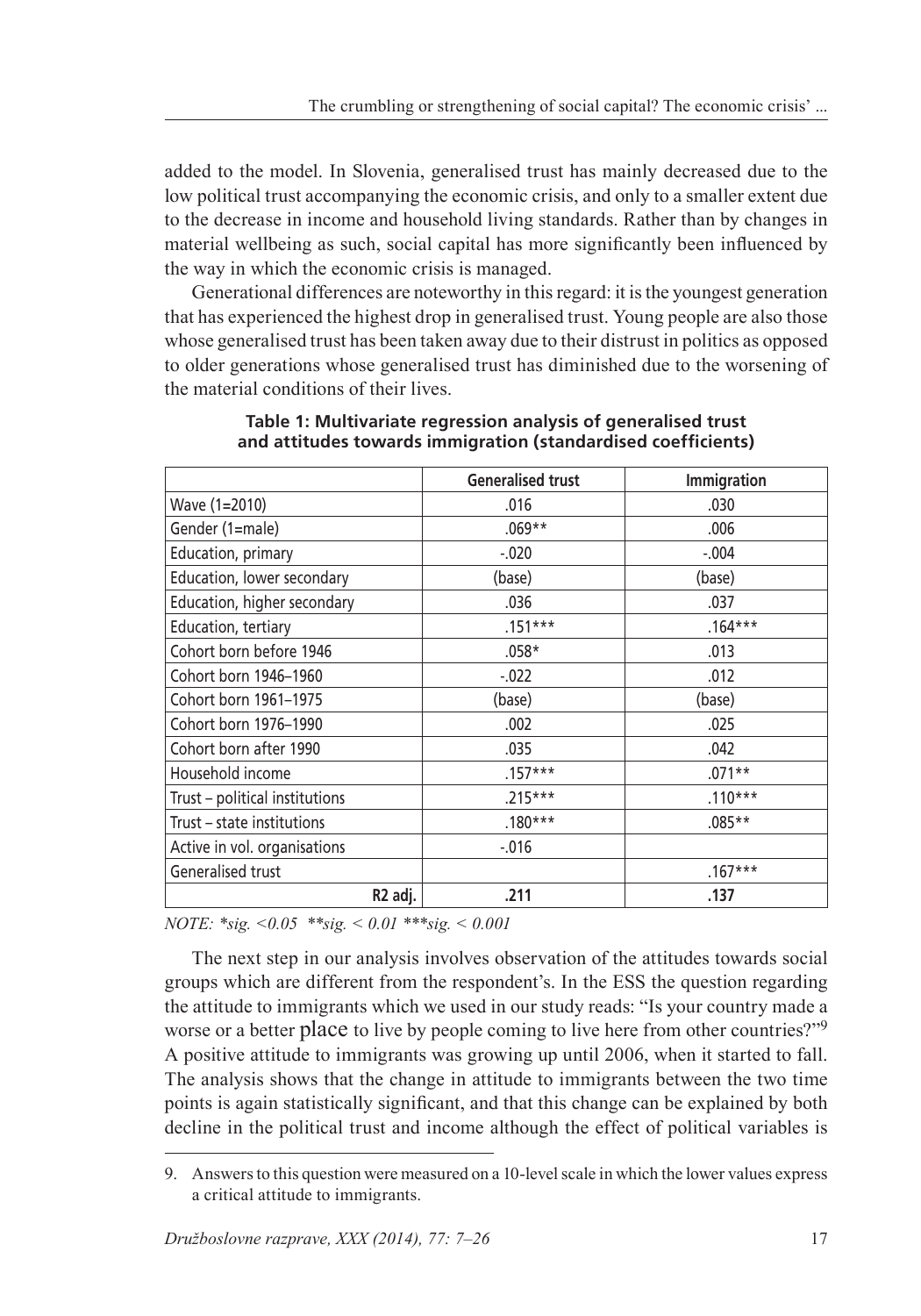again stronger than the effect of economic variable.10 The young and highly educated have a more positive attitude to immigrants than other demographic categories and the changes in the attitude of young people are mainly a result of their increasing political distrust. The attitude to immigrants is also strongly influenced by generalised trust spilling over onto specific objects of trust, in our case the group of immigrants.<sup>11</sup>

### **3.2 Everyday contacts**

Everyday contacts include social ties with people individuals meet in formal and informal social contexts, from work and voluntary organisations to local community and circles of friends and acquaintances. In the WVS, the respondents were asked about their membership and active participation in ten types of voluntary organisations: church and religious organisations; sports and recreational organisations; artistic, educational and musical organisations; trade union organisations; political parties; environmental organisations; professional organisations; humanitarian and charity organisations; consumers' organisations and others. The data show that membership in organisations dropped from 1.48 to 1.39, and active membership from 0.72 to 0.67.<sup>12</sup> Membership fall principally occurred in traditional voluntary organisations, i.e. church and religious organisations and trade unions, which have older membership.

<sup>10.</sup> Reduced material wellbeing causes the feeling of economic deprivation and cultural threat due to immigration. This is testified to by answers to the following questions: "Is immigration bad or good for our country's economy?" and "Do immigrants pose a threat to our culture?" which highly correlate with the basic question of whether immigration is good or bad for a society.

<sup>11.</sup> As opposed to the previous model, this time the equation also includes the variable of generalised trust, in accordance with the thesis that the impact of generalised trust trickles down: those who trust people in general also trust specific social groups.

<sup>12.</sup> The numbers express the average number of memberships and active memberships per capita in ten groups of organisations.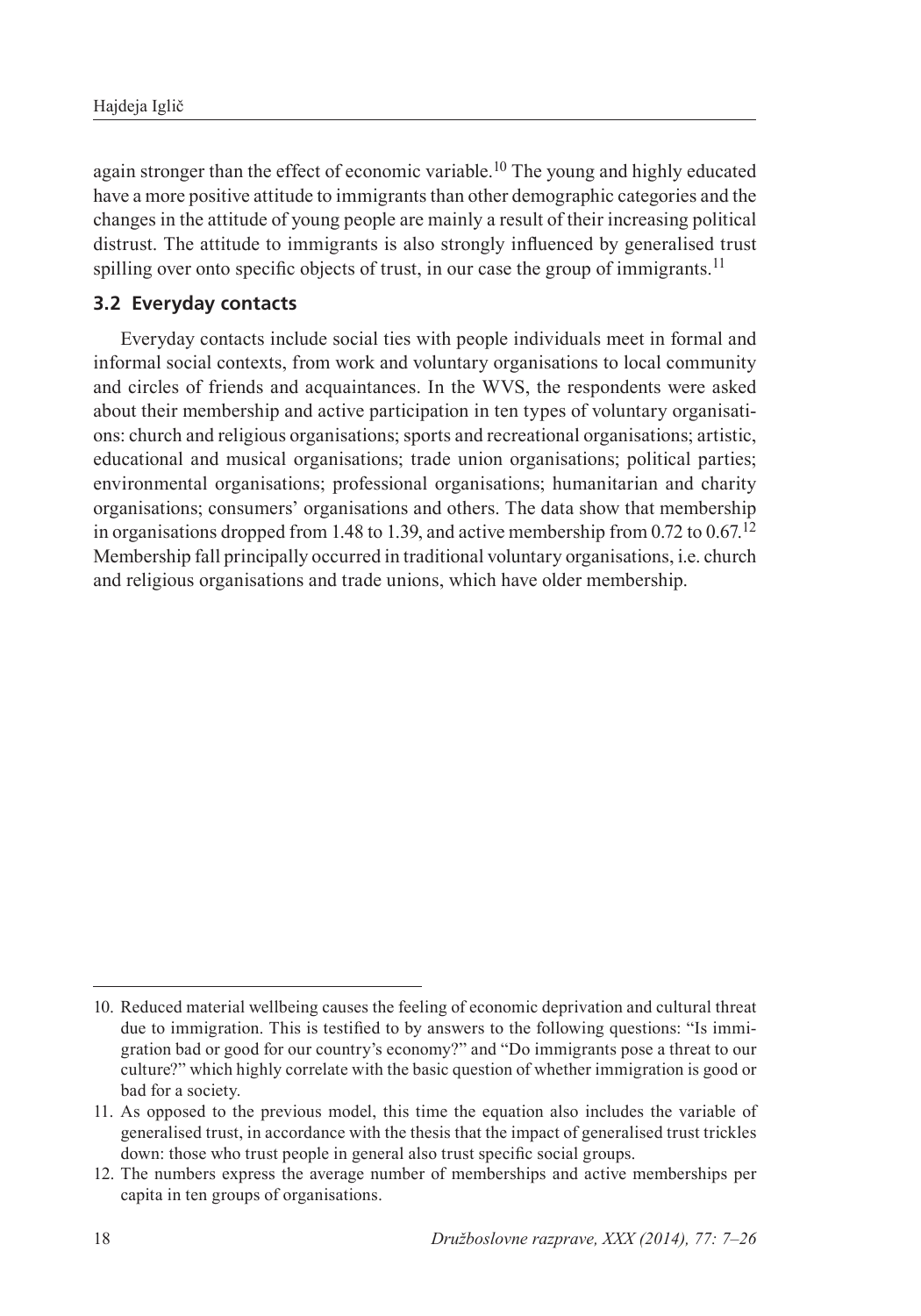|                             | All<br>membership | Active<br>membership | Neighbourhood<br>trust | Importance<br>friends |
|-----------------------------|-------------------|----------------------|------------------------|-----------------------|
| Wave (1=2010)               | $-0.029$          | .028                 | $-0.036$               | $-0.083***$           |
| Gender (1=male)             | $.049*$           | $.083***$            | $.058**$               | .005                  |
| Education, primary          | $-0.045$          | $-.049*$             | .020                   | .023                  |
| Education, lower secondary  | (base)            | (base)               | (base)                 | (base)                |
| Education, higher secondary | $-0.042$          | $.045*$              | $-.010$                | .016                  |
| Education, tertiary         | $.076**$          | $.070**$             | $-.043$                | $-0.012$              |
| Cohort born before 1946     | $-131**$          | $-068**$             | $.146***$              | .048                  |
| Cohort born 1946-1960       | $-111**$          | $-0.037$             | .036                   | .031                  |
| Cohort born 1961-1975       | (base)            | (base)               | (base)                 | (base)                |
| Cohort born 1976-1990       | $-0.035$          | .007                 | $-0.038$               | $.135***$             |
| Cohort born after 1990      | .019              | $.056**$             | .020                   | $.082***$             |
| Household income            | .044              | $.048*$              | .005                   | $.049*$               |
| Generalised trust           | .039              | $.071*$              | $.084**$               | $.060**$              |
| Trust in the family         | .021              | .005                 | $.217***$              | .041                  |
| $R^2$ adj.                  | .042              | .050                 | .102                   | .045                  |

**Table 2: Multivariate analysis of participation in voluntary organisations, neighbourhood trust and importance of friends (standardised regression coefficients)**

*NOTE: \*sig. <0.05 \*\*sig. < 0.01 \*\*\*sig. < 0.001*

The difference between the years before and after the beginning of economic crises is statistically significant only when we examine the decrease in active participation in organisations. The inclusion of different groups of variables in the model shows that the drop is influenced mainly by changes in generalised trust and income: the effect of the time is completely eliminated when all variables are included in the model (Table 2). These results tell us that parallel to the reduction of the available income and generalised trust occurs the reduction of people's active participation in voluntary organisations, and the re-directing of their resources and time to some other activities and social networks.

In the next step, our focus moved from formal organisational contexts towards the local community. The question we used asks about trust in the neighbourhood and can be found in WVS questionnaire.<sup>13</sup> The average level of neighbourhood trust was slightly lowered during the economic crises due to the reduction of the share of those stating that they »completely trust« their neighbourhood from 17% to 14%, while there was a corresponding rise in the share of those who only »trust partly«.

Lowering of neighbourhood trust is directly related to decrease in generalised trust – those who trust people in general also trust individual categories of others including

<sup>13.</sup> The question "How much do you trust people in your local community?" is measured on a scale from 1 "trust completely" to 4 "do not trust at all". For the needs of this analysis, the variable was dichotomised into 1 "trust completely" and 0 "trust less or not at all".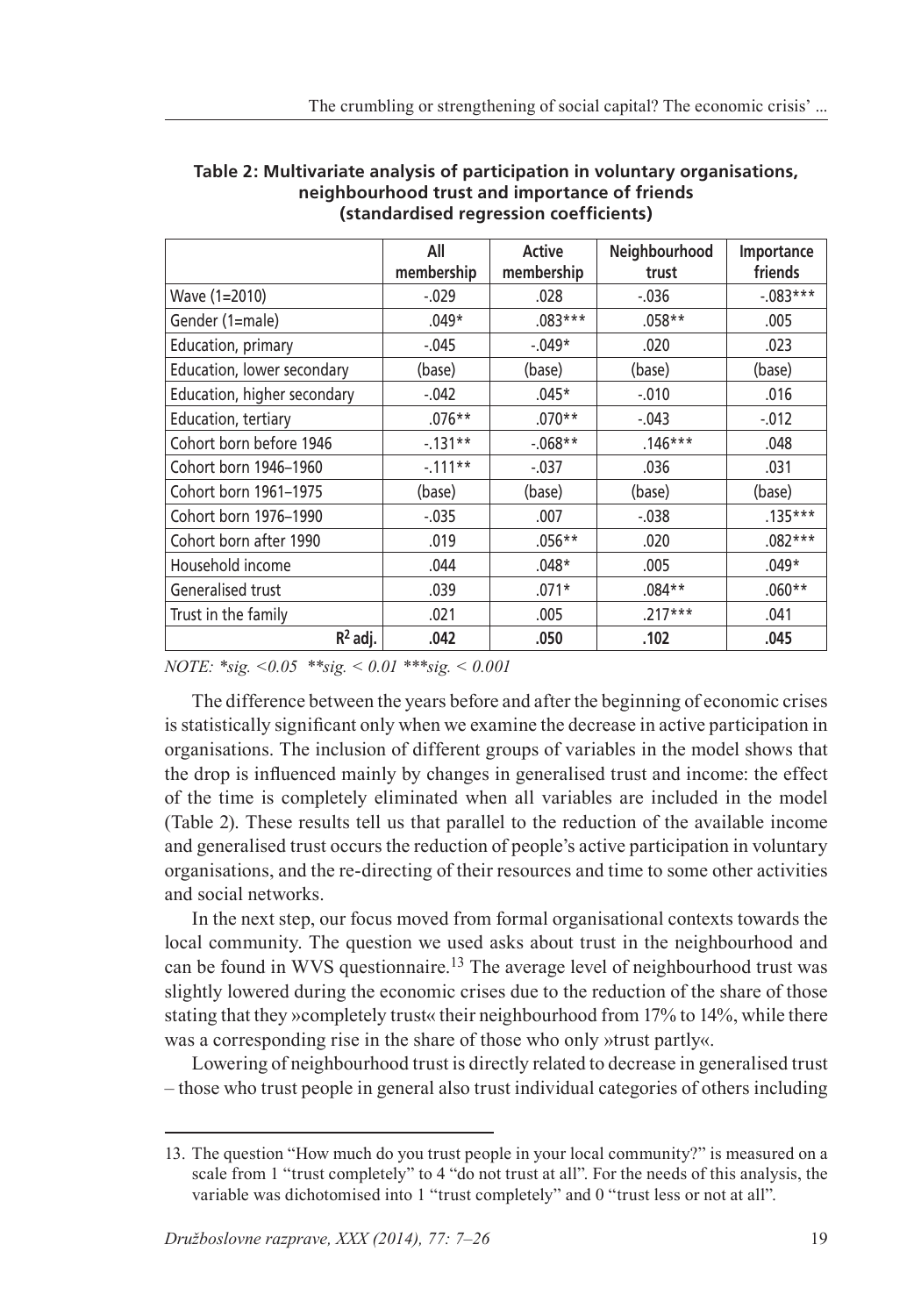neighbours and acquaintances from the local community. But trust in neighbourhood also highly correlates with trust in the family which means that the economic crises has double effect on neighbourhood trust. While the decreasing generalised trust supresses neighbourhood trust, increases in the bonding social capital positively effect trust in the communal networks. This positive spill-over effect of bonding social capital was not discerned in the case of participation in associational networks.

The next question refers to informal networks of friends. We measure changes in friendship networks with the question asking about the importance of friends in one's life. This question is available in the WVS where it is contained in a set of questions including the family, free time, politics, work and religion.<sup>14</sup> Table 5 shows that the valuation of friends in terms of their importance in the individual's life was reduced with the economic crises. Not only friends but most other activities included in the survey's question (work, religion, free time) are less important after the crises than before the crises. The only exception is family which remained equally important as before the crisis; we address this phenomenon in the next section. Although younger generations consider friends more important than the older generations, this generational change is not strong enough to reverse the trend of falling importance of friends. Decrease in generalised trust and changes in income have direct impact on the weakening of the social bond with friends.

The analyses presented so far have shown that during the crisis the levels of social capital diminished both at the level of generalised trust, trust in specific social groups as well as in every day social networks. While the changes are small, they are telling enough to allow us to conclude about the economic crisis' negative impact on bridging social capital and weak social ties. Thus, Argument 1a is confirmed and Argument 1b is refuted. In the next section, Arguments 2a and 2b will be addressed with the aim of identifying the impact of the crisis on the networks of strong ties.

#### **3.3 Close social contacts**

Strong ties networks will be studied through the questions about the trust in the family and access to persons with whom one can talk about intimate and personal matters.15 In Slovenia, 86% of respondents express a high level of trust in the family in 2010 and about 89% of respondents see the family as very important, both testifying to the great centrality of the family for the Slovenians compared to Western and Northern European countries.

<sup>14.</sup> The importance of friends is measured on a scale from 1 "very important" to 4 "not at all important", which was in our analysis dichotomised into 1 "very important" and 0 "all other".

<sup>15.</sup> In the WVS, the survey participants answered the question about the importance of the family in their lives on a scale of 1 "very important" to 4 "not at all important", which was transformed into the dichotomous variable: 1 "very important" and 0 "all others". Also the question about trust in the family which was measured on a scale from 1 "trust completely" to 4 "do not trust at all" is taken from the WVS. The respondents answered with 0 "no" and 1 "yes" to the question from the ESS asking if they had anybody with whom they can talk about intimate or personal matters.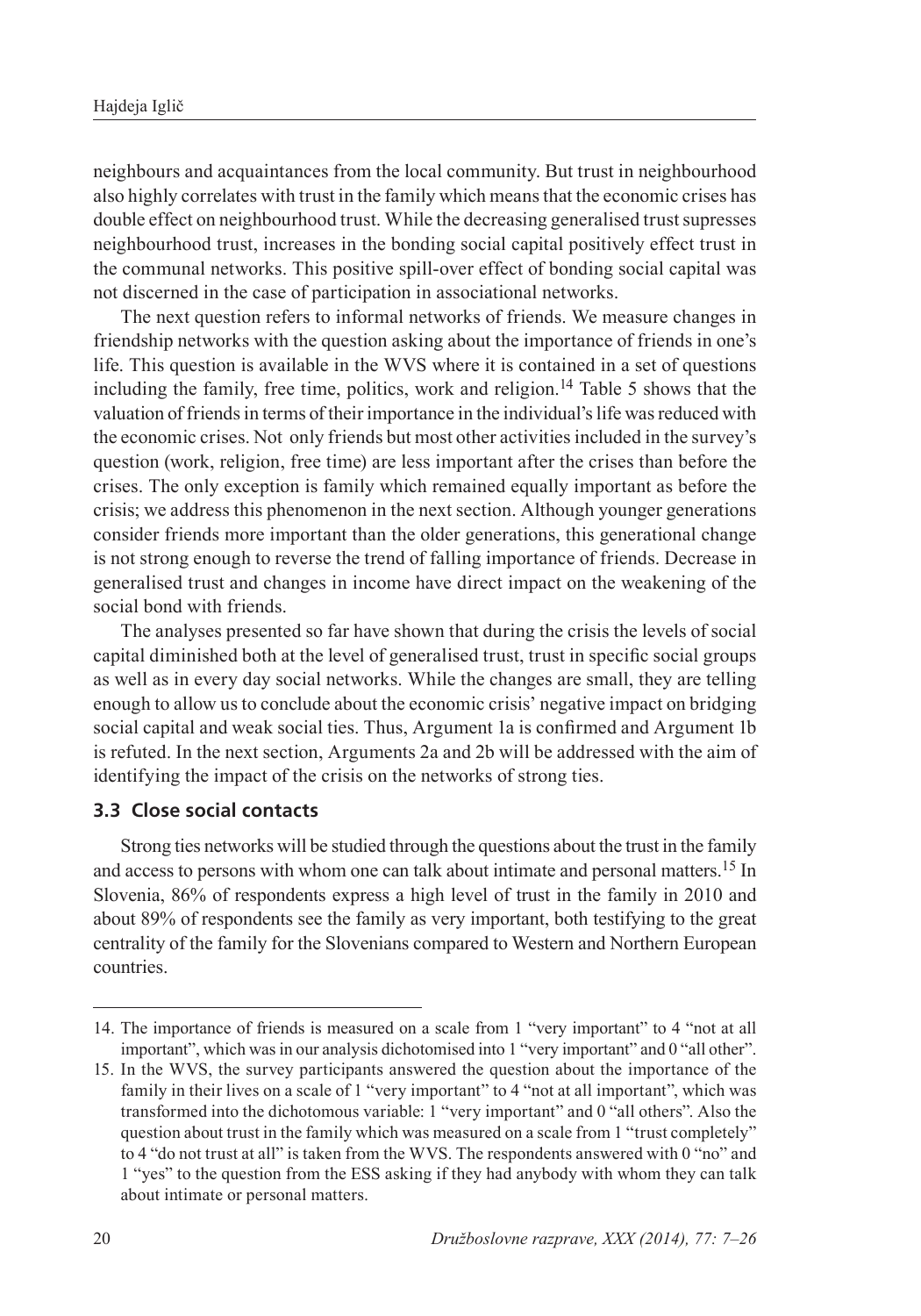|                             | Trust family | Intimate support |
|-----------------------------|--------------|------------------|
| Wave (1=2010)               | $.055**$     | .031             |
| Gender (1=male)             | .005         | $-.013$          |
| Education, primary          | $-.010$      | .002             |
| Education, lower secondary  | (base)       | (base)           |
| Education, higher secondary | $-.001$      | $.091**$         |
| Education, tertiary         | .018         | $.116***$        |
| Cohort, born before 1946    | .037         | $-135***$        |
| Cohort, born 1946-1960      | .024         | $-.026$          |
| Cohort, born 1961-1975      | (base)       | (base)           |
| Cohort, born 1976-1990      | .012         | .033             |
| Cohort, born after 1990     | .031         | $.062**$         |
| Household income            | $.080**$     | $.058*$          |
| Generalized trust           | $-.046*$     | $.076**$         |
| R <sub>2</sub> adj.         | .010         | .053             |

#### **Table 3: Multivariate analysis of the family relations and the availability of intimate bonds (standardised regression coefficients)**

*NOTE: \*sig. <0.05 \*\*sig. < 0.01 \*\*\*sig. < 0.001*

The crisis has not brought any dramatic changes in the individual's relations with his or her family, although there are some indications that these bonds have even been reinforced as trust in the family has grown (Table 3). At the same time, the results of the analysis show a generally negative relationship between trust in the family and trust in other people. This tells us that trust in the family does not coincide with generalised trust and that the two represent opposing patterns of social integration where strong integration into the family networks is accompanied by weak integration into wider networks and generalised trust. Thus the Slovenian case resembles most closely the scenario 2a where bonding social capital increases at the same time as bridging social capital decreases. In this process reinforcement of family ties helps strengthen the dividing line with weak ties outside the family circle, in particular with ties established in the contexts of voluntary associations and networks of friends and acquaintances. Also lowering of the income during the crises did not bring about less trust in the family despite the generally positive relationship between the family trust and income. This means that although low income, controlled for age and education, usually implies weaker family integration, lowering of the income during the period of economic crises did not undermine family trust.

As suggested in the literature, the intimate support is positively related with bridging social capital. Intimate support is to a larger extent available to those with higher level of generalised trust, and to younger and more educated people. The availability of intimate support has not changed during the economic crises, largely because the affect of crises which runs through the variable of generalised trust has been offset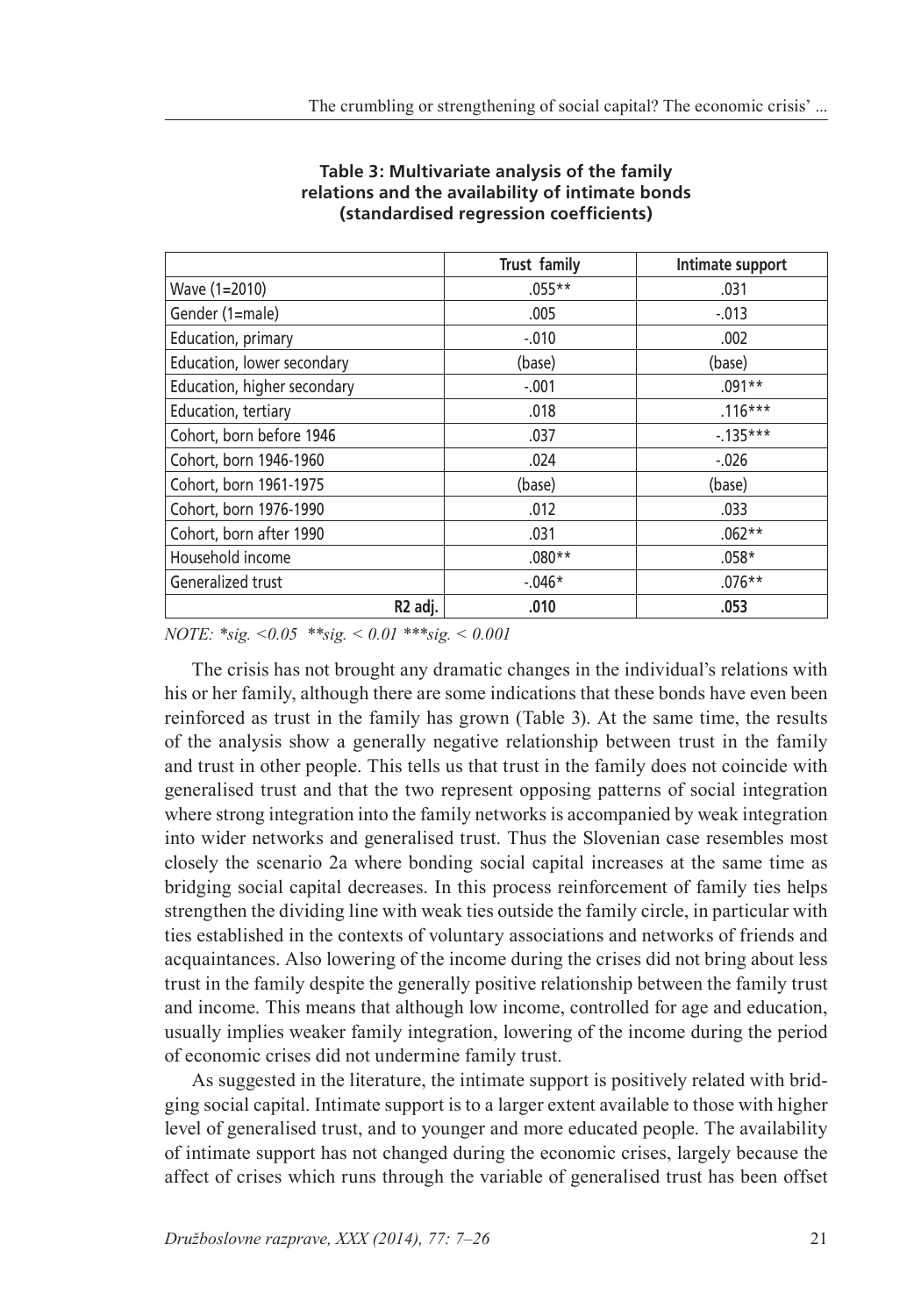by the generational changes. Without the generational change which is reflected in different patterns of socialising between the younger and older generation, Slovenian respondents would have less intimate contacts as a result of the economic crises. The analysis of the close social ties thus confirms the 2a scenario.

## **4. Discussion**

The economic crisis that started in 2008 has brought about reduced access to material resources of households and increased social inequality in Slovenia. It has also lowered political trust since people were not satisfied with the ways the political elites managed the consequences of the crises. Both decrease in the well-being and in the political trust have had important consequences for social capital, understood in terms of social networks and interpersonal trust.

Previous research has drawn attention to the impact of the economic crisis at the level of individuals including stress, mental disease, and exposure to risky ways of living. But economic crisis also produces cracks in the social fabric since it, along with worries related to questions of everyday survival, decreases trust in others and discourages people from participating in voluntary association and building social ties in various formal and informal networks.

In the Slovenian context, at the same time as bridging social capital is eroding, family networks, which are traditionally very strong, are becoming even stronger. The erosion of generalised trust coincides with the increase of trust in strong family bonds which offer material social support in the times of uncertainty and distress. In contrast to communitarian argument, the escalation of interpersonal dependence does not lead to a strengthening of wider social solidarity, but to the formation of islands of strong loyalty and trust. One of the results of strengthening of bonding social capital is also lower availability of intimate social support which is usually provided by the bridging social capital and social ties which emerge as a result of generalised trust. The Slovenian case in many ways testifies to the liberal argument about the importance of material security for the development of bridging social capital.

Changes perceived by surveys refer to a short period: in the case of the European Social Survey data to a period of two years, and in the case of the World Valus Survey to six years. Possibly, our research has identified the initial effects of the crisis that are a result of the huge drop in GDP in a short time period, and which will over time gradually turn in a positive direction. Yet, the results of our analysis clearly imply that the path to the positive spiral of social capital in times of a crisis is paved in political trust, including trust in political actors and institutions. Therefore, it could be concluded that the management of the crisis has just as big, if not a bigger, impact on social capital than the crisis itself.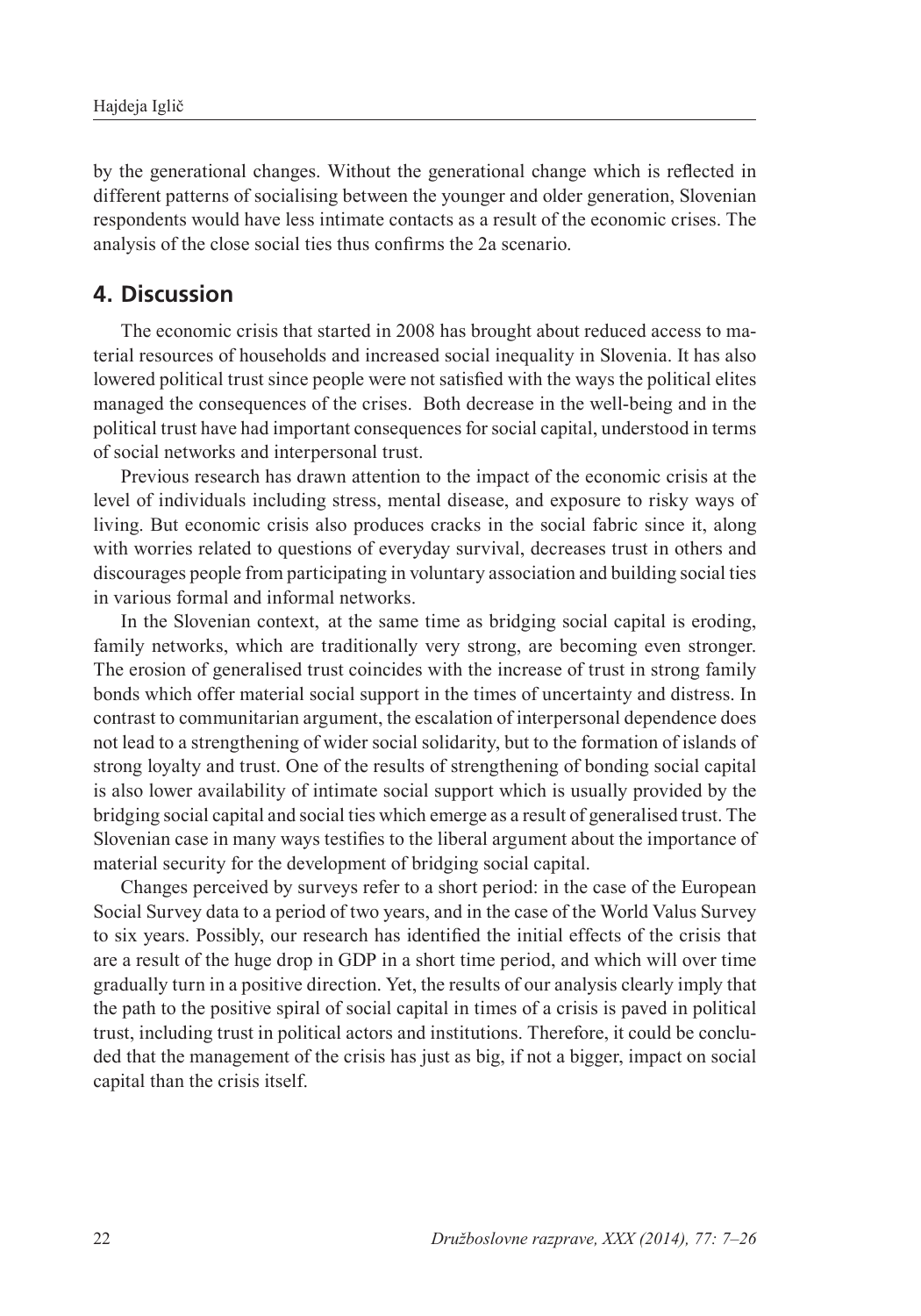# **Bibliography**

- Adam, Frane (2008): Mapping Social Capital Across Europe: Findings, trends and methodological Shortcoming of Cross-national Surveys. Social Science Information, 47: 159-186.
- Algan, Yann, and Cahuc, Pierre (2010): Inherited Trust and Growth. American Economic Review, 100:2060-2092.
- Banfield, Edward C. (1958): The Moral Basis of a Backward Society. Free Press, New York.
- Berggren, Niclas, and Jordahl, Henrik (2006): Free to Trust? Economic Freedom and Social Capital. Kyklos, 59:141-169.
- Besser, Terry R., Recker, Nicholas, and Agnitsch, Kerry (2008): The Impact of Economic Shocks on Quality of Life and Social Capital in Small Towns. Rural Sociology, 73:580-604.
- Beugelsdijk, Sjoerd, de Groot, Henri, and van Schaik, Anton B.T.M. (2004): Trust and Economic Growth: A Robustness Analysis. Oxford Economic Papers – New Series, 56:118-134.
- Bjornskov, Christian (2007): Determinants of Generalized Trust: A Cross-country Comparison. Public Choice, 130:1-21.
- Bourdieu, Pierre (1986): The Forms of Capital. In J. Richardson (ed.): Handbook of Theory and Research for Sociology: 241-258. Greenwood, New York.
- Costa, Dora, and Kahn, Matthew (2003): Understanding the American Decline in Social Capital, 1952-1998. Kyklos, 56:17-46.
- Couch, Stephen R., and Kroll-Smith, Steve (1994): Environmental Controversies, Interfactial Resources, and Rural Communities: Siting Versus Exposure Disputes. Rural Sociology, 59:25-44.
- Delhey, John, and Newton, Kenneth (2005): Predicting Cross-National Levels of Social Trust: Global Pattern or Nordic Exceptionalism? European Sociological Review, 21:311-327.
- De Swann, Abram (1988): In Care of the State: State Formation and Collectivization of Healthcare Education and Welfare in Europe and Africa in the Modern Era. Polity Press, Oxford.
- Etzioni, Amitai (1995): The Spirit of Community: Rights, Responsibilities and the Communitarian Agenda. Fontana Press, London.
- EU (2007): Social Cohesion, Trust and Participation: Social Capital, Social Policy and Social Cohesion in the EU Countries and Candidate Countries. European Commission, Brussels.
- Freudenberg, William, and Jones, Timothy R. (1991): Attitudes and Stress in the Presence of a Technological Risks: A Test of the Supreme Court Hypothesis. Social Forces, 69:1143-11 68.
- Fukuyama, Francis (2000): Social Capital and Civil Society. IMF Working paper 00/47, Washington.
- Gaskin, Katharine, and Smith, Justin D. (1995): A New Civic Europe? A Study of the Extent and Role of Volunteering. The Volunteer Center: London.
- Gelissen, John P.T.M., van Oorschot, Wim J.H., and Finsween, Ellen (2012): How Does the Welfare State Influence Individual Social Capital? European Societies, 14:416-440.
- Giddens, Anthony (1998): The Third Way: The Renewal of Social Democracy. The Polity Press, Cambridge.
- Gustavsson, Magnus, and Jordahl, Henrik (2008): Inequality and Trust in Sweden: Some Inequalities are More Harmful than Others. Journal of Public Economics, 92:348-365.
- Halman, Loek (2003): Volunteering, Democracy, and Democratic Attitudes. In Paul Dekker and Loek Halman (eds): The Values of Volunteering: 179-198. Kluwer Publishers, New York.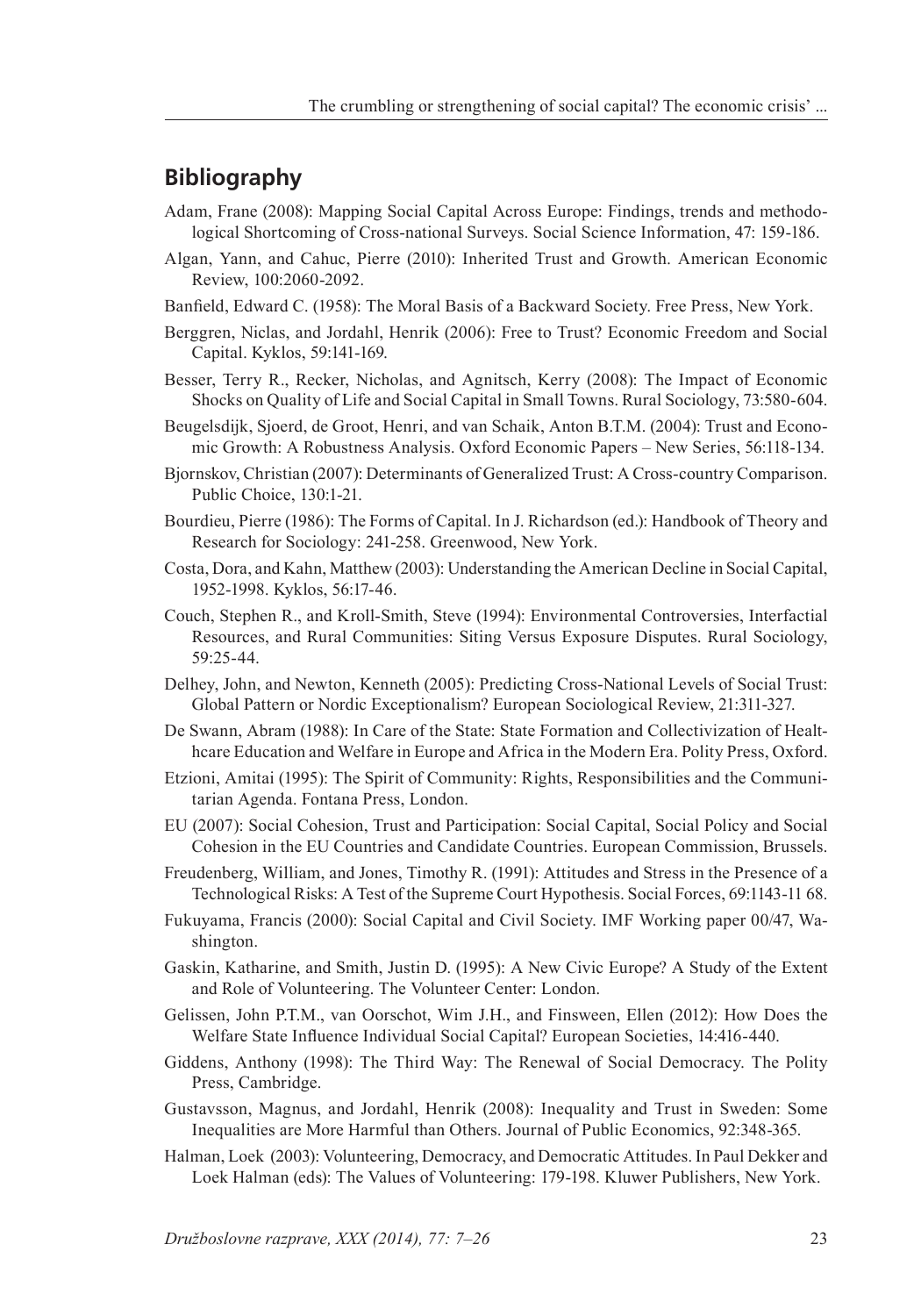- Helliwell, John F., Huang, Haifang, and Shun Wang (2014): Social Capital and Well-Being in Times of Crises. Journal of Happiness Studies, 15:145-162.
- Henriksen, Lars, and Bundesen, Peter (2004): The Moving Frontier in Denmark: Voluntary- -State Relationships since 1850. Journal of Social Policy 33:605-625.
- Hlebec, Valentina, Filipovič Hrast, Maša, and Kogovšek, Tina (2010): Social Networks in Slovenia: Changes During the Transition Period. European Societies, 12:697-717.
- Hooghe, Marc, and Stolle, Dietlind (2003): Introduction: Generating Social Capital. In M. Hooghe and D. Stolle (eds.): Generating Social Capital. Civil Society and Institutions in Comparative Perspective. Palgrave Macmillan: New York.
- Iglič, Hajdeja (2004): Dejavniki nizke stopnje zaupanja v Sloveniji. Družboslovne razprave, 20:149-175.
- Iglič, Hajdeja (2004): Tri ravni socialnega kapitala v Sloveniji. In B. Malnar, I. Bernik (eds.): S Slovenkami in Slovenci na štiri oči. Ob 70-letnici sociologa Nika Toša. Dokumenti SJM, FDV, Ljubljana.
- Inglehart, Ronald (2003): Modernization and Volunteering. In P. Dekker and L. Halman (eds.): The Values of Volunteering: 55-70. Kluwer Publishers, New York.
- LeGrand, Julian (1997): Knights, Knaves or Pawns? Human Behavior and Social Policy. Journal of Social policy, 26:149-169.
- Leigh, Andrew (2006): Trust, Inequality, and Ethnic Heterogeneity. Economic Record, 82:268- 280.
- Kaasa, Anneli, and Parts, Eve (2008): Individual-level Determinants of Social Capital in Europe: Differences Between Country Groups. Acta Sociologica 51:145-168.
- Kääriäinen, Juha, and Lehtonene, Heikki (2006): The Variety of Social Capital in Welfare State Regimes – a Comparative Study of 21 Countries. European Societies, 8:27-57.
- Knack, Stephen, and Keefer, Philip (1997): Does Social Capital Have an Economic Pay-off? A Cross-country Investigation. Quarterly Journal of Economics, 112:1251-1288.
- Knack, Stephen, and Zak, Paul J. (2002): Building Trust: Public Policy, Interpersonal Trust, and Economic Development. Supreme Court Economic Review, 10:91-107.
- Kuhnle, Stein, and Alestalo, Matti (2000): Introduction: Growth, Adjustments and Survival of European Welfare States. In S. Kuhnle (ed.): Survival of the European Welfare State: 3-18. Routledge, London.
- Larsen, Christian A. (2007): How Welfare Regimes Generate and Erode Social Capital: The Impact of Underclass Phenomena. Comparative Politics, 40:83-101.
- Lin, Nan (2000): Inequality in Social Capital. Contemporary Sociology, 29:785-795.
- Mandič, Srna, and Hlebec, Valentina (2005): Socialno omrežje kot okvir upravljanja s kakovostjo življenja in spremembe v Sloveniji med letoma 1987 in 2002. Družboslovne razprave, 21:263-285.
- Patulny, Roger (2004): Social Capital and Welfare: Dependency or Division? Examining Bridging Trends by Welfare Regime, 1981-2000. Social Policy Research Centre, Sydney.
- Putnam, Robert D. (2000): Bowling Alone: The Collapse and Revival of American Community. Simon & Schuster, New York.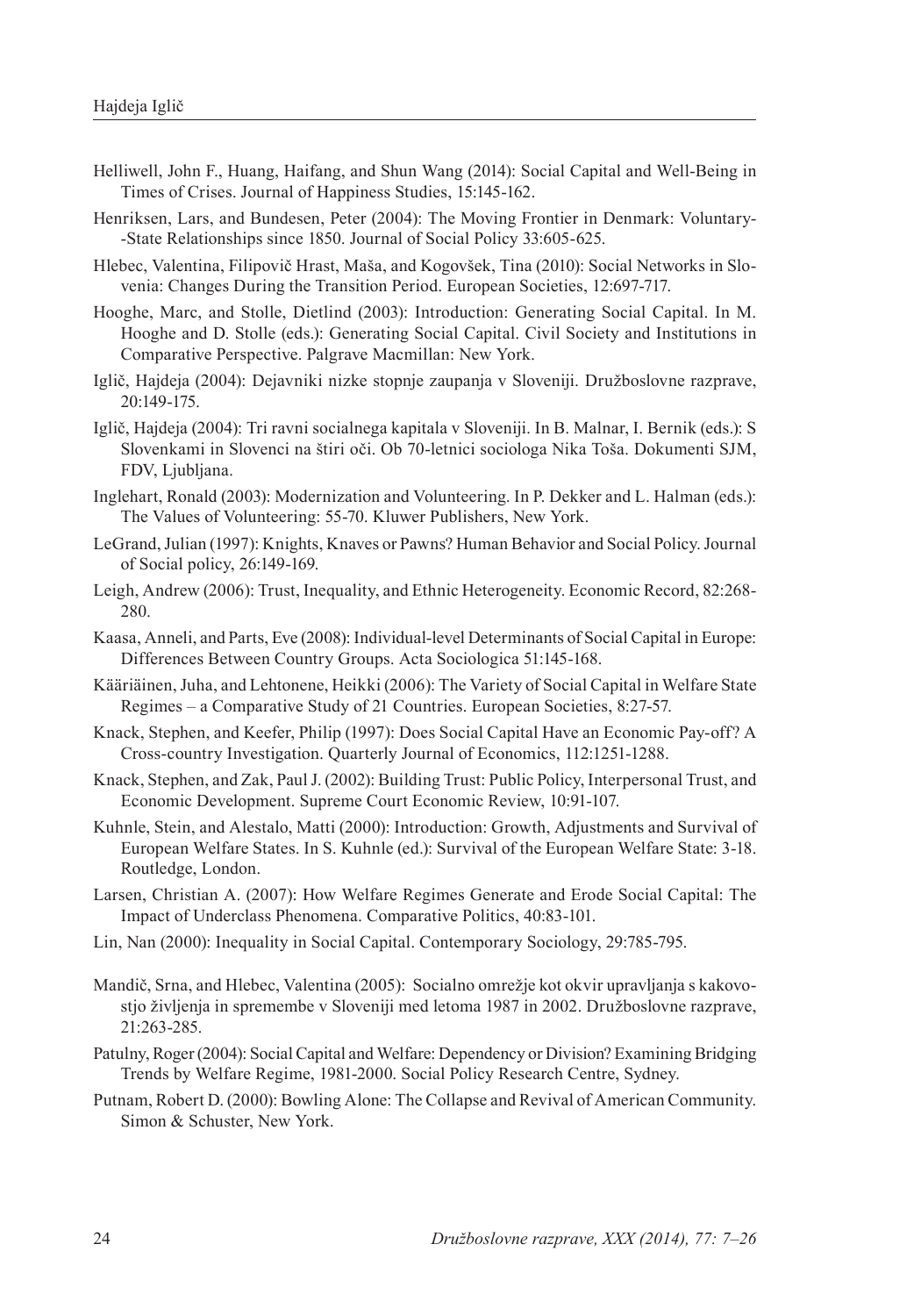- Rothstein, Bob (2001): Social Capital in the Social Democratic Welfare State. Politics & Society, 29:207-241.
- Rothstein, Bob, and Uslaner, Eric M. (2005): All for All: Equality, Corruption, and Social Trust. World Politics, 58:41-72.
- Salamon, Lester, and Sokolowski, Wojciech (2003): Institutional Roots of Volunteering. In P. Dekker and L. Halman (ed.): The Values of Volunteering, 71-90. Kluwer Publications, New York.
- Searing, Elizabeth A.M. (2013): Love thy Neighbor? Recessions and Interpersonal Trust in Latin American. Journal of Economic Behavior & Organization, 94:68-79.
- Skocpol, Theda (1996): Unraveling from Above. American Prospect, March-April: 20-25.
- Steijn, Sander, and Lancee, Bram (2011): Does Income Inequality Negatively Affect General Trust? Examining Three Potential Problems with the Inequality-Trust Hypothesis. GINI Discussion Paper No. 20.
- Taylor-Gooby, Peter (1998): Markets and Motives: Implications for Welfare. CCWS Working Paper, University of Kent.
- Uslaner, Eric M. (2002): The Moral Foundations of Trust. Cambridge University Press, Cambridge.
- Uslaner, Eric M. and M. Brown (2005): Inequality, Trust and Civic Engagement. American Politics Research, 33:868-894.
- Pichler, Florian, and Wallace, Claire (2007): Patterns of Formal and Informal Social Capital in Europe. European Sociological Review, 23:423-435.
- Van Oorschot, Wim, and Arts, Wil (2005): The Social Capital Of European Welfare States: the Crowding Out Hypothesis Revisited. Journal of European Social Policy, 15:5-26.
- Van Oorschot, Wim, Arts, Wil, and Loek Halman (2005): Welfare State Effects on Social Capital and Informal Solidarity in the EU: Evidence form the 1999/2000 European Values Survey. Policy & Politics, 33:33-54.
- Volf, Tomaž (2005): Problem zaupanja v sodobnih družbah (doktorska disertacija). Univerza v Ljubljani, Fakulteta za družbene vede.
- Wall, Karin, Aboim, Sofia, Cunha, Vanessa, and Vasconcelos, Pablo (2001): Families and Informal Support Networks in Portugal: The Reproduction of Inequality. Journal of European Social Policy, 11:213-233.
- Wellman, Barry, and Wortley, Scot (1990): Different Strokes from Different Folks: Community Ties and Social Support. American Journal of Sociology, 96:558-588.
- Worms, Jean-Pierre (2002): Old and New Civic and Social Ties in France. In Putnam R.D. (ed.): Democracies in Flux: the Evolution of Social Capital in Contemporary Society. Oxford University Press, Oxford.
- Wolfe, Alan (1989) Whose Keeper? Social Science and Moral Obligation. University of California Press, San Francisco.
- Zak, Paul J., and Knack, Stephen (2001): Trust and Growth. Economic Journal, 111:291-321.